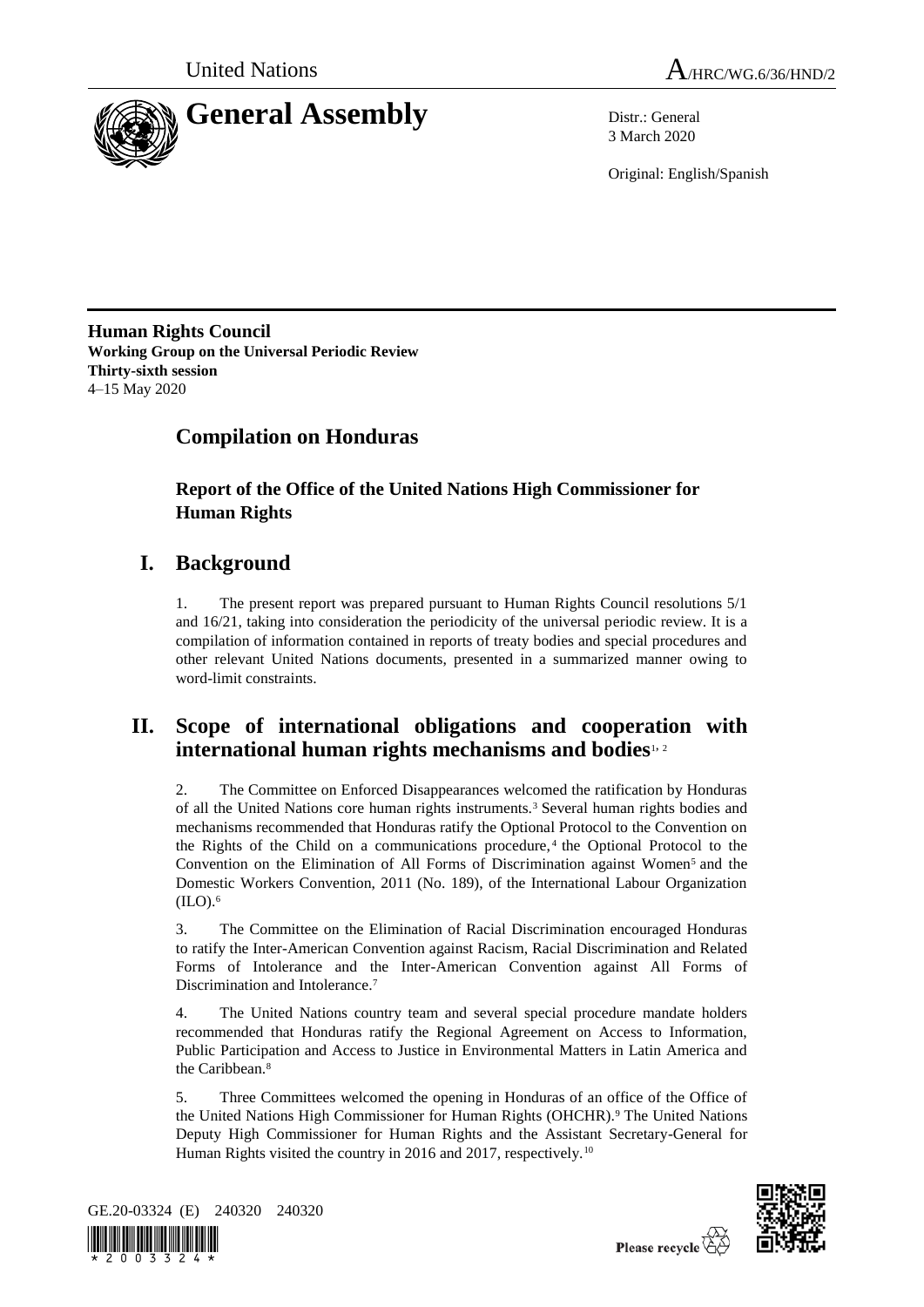6. The Human Rights Committee welcomed the establishment of the Mission to Support the Fight against Corruption and Impunity in Honduras in 2016.<sup>11</sup> Two special procedure mandate holders urged Honduras to renew the mandate of the Mission.<sup>12</sup>

## **III. National human rights framework**<sup>13</sup>

7. The Working Group on discrimination against women and girls welcomed the creation of the Ministry of Human Rights and recommended that Honduras increase its budget and strengthen its human resources.<sup>14</sup> The United Nations country team recommended that Honduras re-establish the space for dialogue between the State and civil society that had been created in 2017 for the implementation of the comprehensive human rights plan. 15

8. Three Committees were concerned that the procedure for the selection and appointment of the National Commissioner for Human Rights was still insufficiently transparent and participatory and that the resources allocated to the Office of the National Commissioner were inadequate.<sup>16</sup>

9. OHCHR noted that the independence of the National Committee for the Prevention of Torture (CONAPREV) had been challenged by decree No. 009-2018, which placed the mechanism under the responsibility of the executive.<sup>17</sup> Two Committees recommended that Honduras ensure that CONAPREV had sufficient resources to carry out its role effectively and independently.<sup>18</sup>

10. The United Nations country team noted that Honduras had established the Honduran Recommendations Monitoring System and recommended that a national mechanism be established to follow up on recommendations.<sup>19</sup>

11. Various human rights bodies and mechanisms were concerned that the new Criminal Code contained provisions that, inter alia, restricted freedom of expression and criminalized dissent, while reducing penalties for fraud and corruption.<sup>20</sup>

## **IV. Implementation of international human rights obligations, taking into account applicable international humanitarian law**

## **A. Cross-cutting issues**

### **1. Equality and non-discrimination**<sup>21</sup>

12. The Committee on Economic, Social and Cultural Rights was concerned that Honduras did not have a comprehensive anti-discrimination framework.<sup>22</sup>

13. The Committee on the Elimination of Racial Discrimination was concerned at the persistence of stereotypes and prejudice against indigenous and Afro-Honduran peoples. It welcomed the adoption of the Public Policy against Racism and Racial Discrimination for the Comprehensive Development of Indigenous and Afro-Honduran Peoples 2016–2022 and urged Honduras to ensure its effective implementation.<sup>23</sup>

14. The Committee on the Elimination of Discrimination against Women was concerned by the entrenched discriminatory stereotypes regarding the roles of women and men in the family and in society and recommended that Honduras adopt coordinated and adequately funded measures to eliminate them.<sup>24</sup>

15. OHCHR noted that lesbian, gay, transgender, bisexual and intersex persons continued to be discriminated against in all areas of life and recommended that Honduras take concrete steps towards eliminating discrimination based on sexual orientation and gender identity.25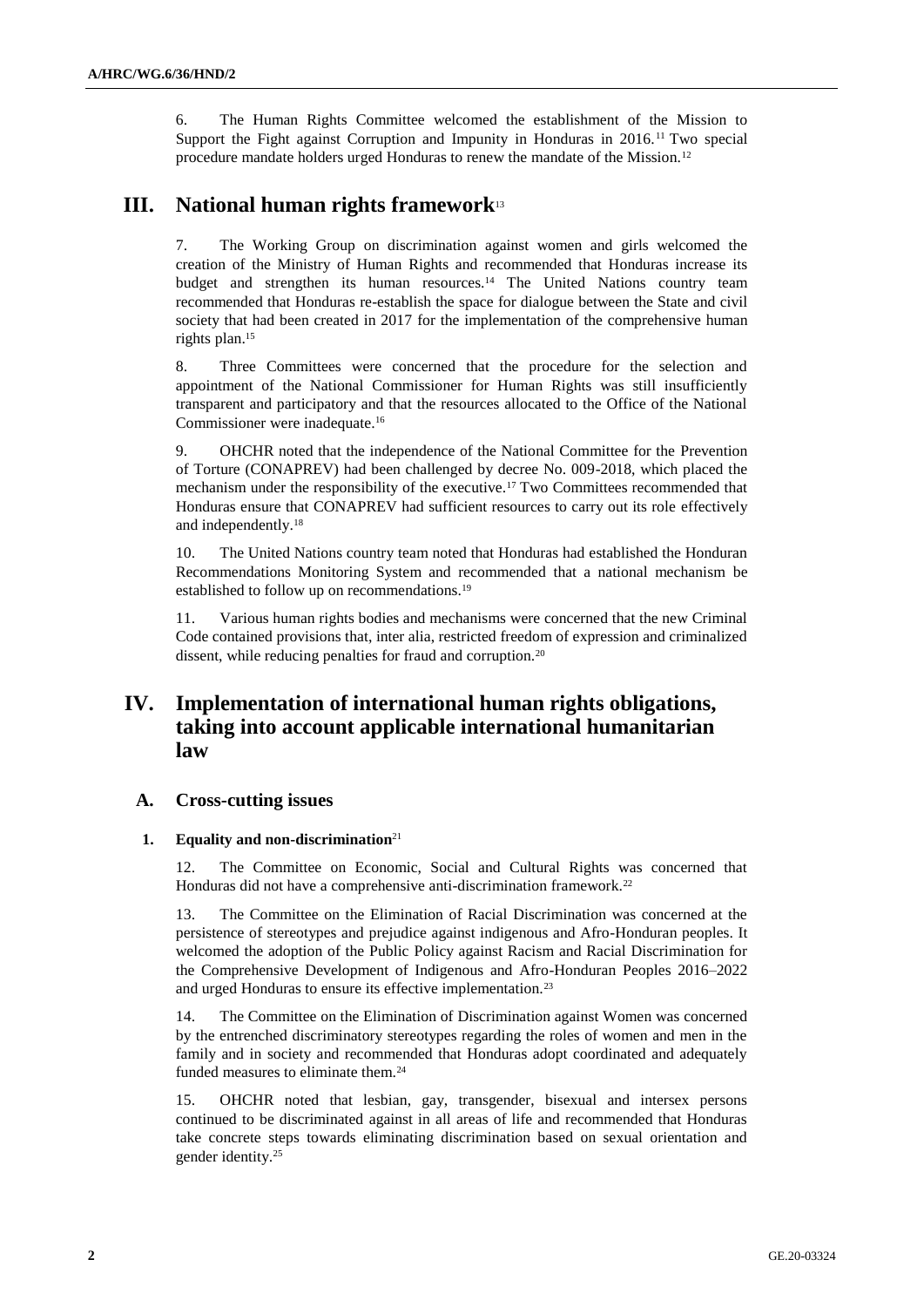#### **2. Development, the environment, and business and human rights**<sup>26</sup>

16. The Committee on Economic, Social and Cultural Rights was concerned by the negative impact generated by some natural-resource exploitation projects, which were causing irreparable damage to the environment and impinged on the rights of the affected communities, in particular of indigenous and Afro-Honduran peoples.<sup>27</sup>

17. The Working Group on Business and Human Rights noted that the escalation of social conflict related to large-scale development projects was often linked to the lack of meaningful consultation and emphasized the urgent need for a clear regulatory framework on participation. It also noted the opacity of the process of granting environmental licences and concessions, which was aggravated by the possibility that critical elements of the process could be classified as "secret information" under the law.<sup>28</sup>

18. The United Nations country team noted that the Ministry of Human Rights was developing a national action plan on business and human rights and recommended that it cooperate with all stakeholders to promote dialogue and the implementation of the Guiding Principles on Business and Human Rights.<sup>29</sup>

### **3. Human rights and counter-terrorism**

19. The Special Rapporteur on the situation of human rights defenders noted that the offence of association for purposes of engaging in terrorism contained in the new Criminal Code had an excessively broad scope that could be used against human rights defenders.<sup>30</sup>

## **B. Civil and political rights**

### **1. Right to life, liberty and security of person**<sup>31</sup>

20. Several human rights bodies and mechanisms noted the decline in the homicide rate, but highlighted that the level of violence and insecurity in Honduras remained high.<sup>32</sup> OHCHR noted that organized crime, including cartels and gangs such as *maras* and *pandillas*, had infiltrated government agencies and the broader political arena.<sup>33</sup>

21. OHCHR reported that at least 23 people had been killed and at least 60 people had been injured in the context of the 2017 post-electoral protests and noted the use of excessive force by elements of the security forces, as well as mass arrests and allegations of ill-treatment.<sup>34</sup> OHCHR noted that, two years after those events, no case involving human rights violations had led to a conviction. <sup>35</sup> The United Nations country team noted that the State's response to demonstrations and protests continued to result in serious human rights violations.<sup>36</sup>

22. The Special Rapporteur on extrajudicial, summary or arbitrary executions noted the creation in 2013 of the Public Order Military Police as a short-term emergency response to support the national police.<sup>37</sup> OHCHR observed that what had been established as an exceptional regime had become a normalized practice and that, in 2018, the Government had strengthened joint police-military work.<sup>38</sup> The Human Rights Committee recommended that Honduras continue to strengthen the national police with a view to enabling it to take over law enforcement functions from the armed forces.<sup>39</sup>

23. The same Committee was concerned at reports of "social cleansing" and other forms of extrajudicial executions involving the security forces. It was also concerned about reports of torture, ill-treatment and excessive use of force by the police, armed forces and other public officials and recommended that Honduras ensure that all such allegations were investigated and perpetrators brought to justice. <sup>40</sup> OHCHR noted that, since 2016, the Ministry of National Security and Defence had been working on a bill to regulate the use of force by law enforcement actors and stressed the urgency of adopting human rightscompliant and comprehensive legislation and protocols.<sup>41</sup>

24. OHCHR called on the National Congress to adopt legislation to regulate private security companies.<sup>42</sup> It hoped that the recently adopted law on firearms would contribute to reducing violence, but noted that an effective arms control system was not yet in place.<sup>43</sup>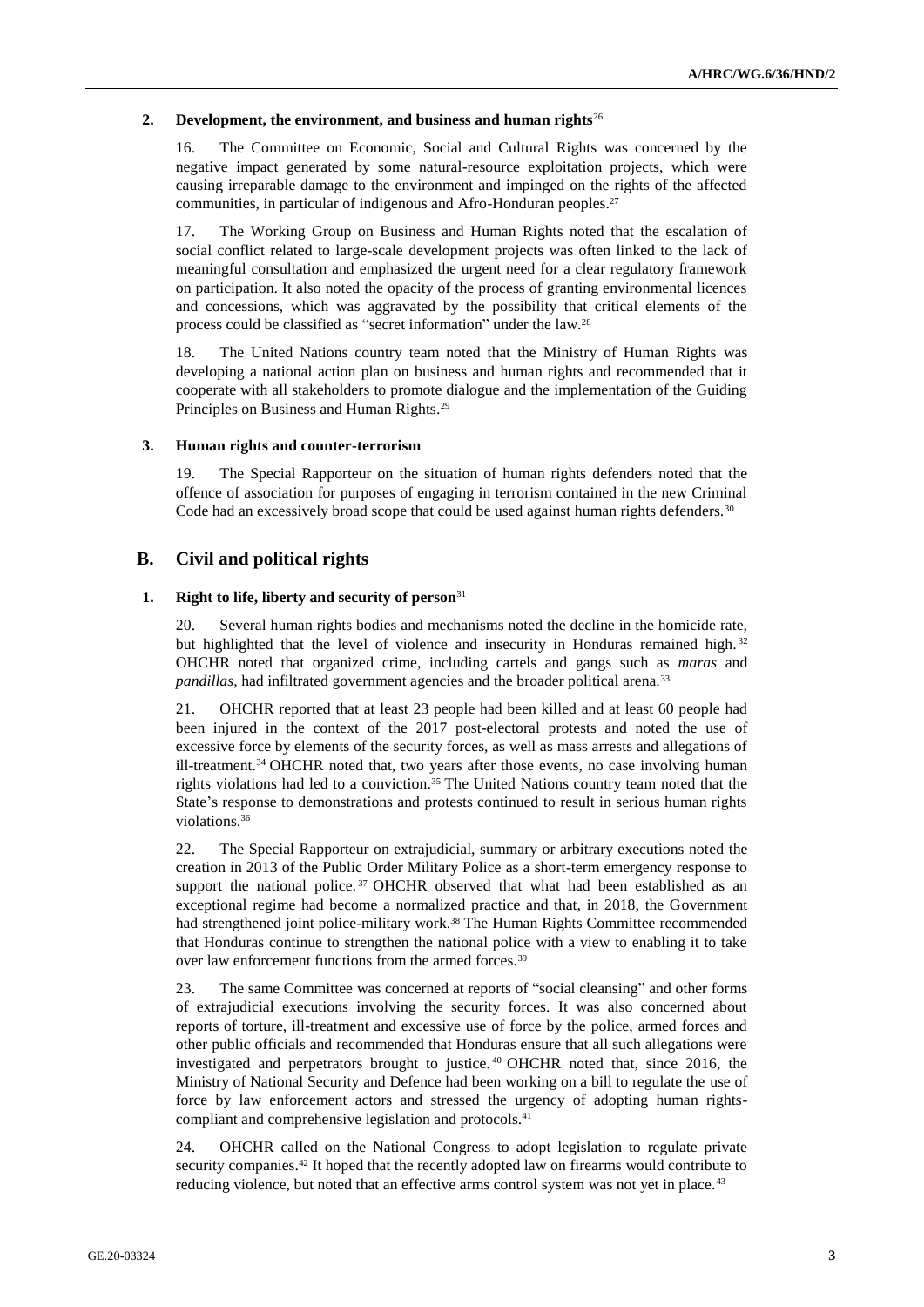25. While noting the building of new detention centres, several human rights bodies and mechanisms were concerned about the situation of the penitentiary system, including widespread overcrowding, large number of pretrial detainees, inadequate health and sanitary conditions, the use of armed forces in managing prisons, situations of inmate selfrule and prison violence.<sup>44</sup> OHCHR reported that, in December 2019, at least 46 persons deprived of liberty had died and many others had been injured as a result of violence in prisons and juvenile detention centres. It called on Honduras to investigate those events, to include members of the Office of the National Commissioner for Human Rights and the National Committee for the Prevention of Torture on the prison system inspection board, and to establish a strategy for progressively ending the use of the armed forces in running prisons. 45

26. OHCHR reported that in the first half of 2019 at least 20 lesbian, gay, transgender, bisexual or intersex persons were killed and reiterated its recommendation that Honduras ensure prompt and effective investigations and prosecution of these crimes.<sup>46</sup>

#### **2. Administration of justice, including impunity, and the rule of law**<sup>47</sup>

27. The Special Rapporteur on the independence of judges and lawyers noted that the legislative and executive branches interfered in the judicial system in various ways. It recommended that Honduras ensure the independence of the judiciary by establishing clear rules and objective criteria with regard to the judicial service, including for the appointment, promotion and dismissal of judges, and the application of disciplinary sanctions. It also recommended that Honduras review the procedure for selecting and appointing Supreme Court judges, the Attorney General and his or her Deputy and that it cease to defer the adoption of the new law on the Council of the Judiciary. 48

28. The same Special Rapporteur also noted that the President of the Supreme Court and the Attorney General were members of the National Council for Defence and Security, a body reporting to the executive branch that was responsible for designing strategies to prevent and combat crime, and considered that the composition and structure of that Council should be changed in order to make sure that the independent administration of justice was not undermined. 49

29. OHCHR noted that, in 2018, the special prosecution unit to fight corruption-related impunity of the Office of the Attorney General, with the support of the Mission to Support the Fight against Corruption and Impunity in Honduras, had taken steps against corrupt political networks, but that such efforts had faced significant resistance.<sup>50</sup>

30. Two Committees were concerned about existing barriers to access to justice for women<sup>51</sup> and for indigenous and Afro-Honduran peoples.<sup>52</sup> The Human Rights Committee noted the increase in the number of public defenders in courts and police stations but regretted that it remained insufficient.<sup>53</sup>

31. The Working Group on Business and Human Rights highlighted that impunity for attacks against human rights defenders and journalists remained the rule rather than the exception. <sup>54</sup> The United Nations country team noted that, in 2018, Honduras had established the Office of the Special Prosecutor for the Protection of Human Rights Defenders, Journalists, Media Professionals and Justice Officials. The team recommended that the Office be given an adequate budget and that a protocol for the investigation of offences against human rights defenders be adopted.<sup>55</sup>

32. OHCHR reported that, in 2018, seven individuals charged in connection with the assassination of human rights defender Berta Cáceres were found guilty and one acquitted, and that the President of the company Desarrollos Energéticos S.A. was on trial in a separate proceeding, but stated that several shortcomings were apparent in the handling of the case.<sup>56</sup> Various special procedure mandate holders stressed the importance of bringing to justice the intellectual authors and the financiers of the murder.<sup>57</sup>

33. The Human Rights Committee was concerned that a substantial number of recommendations made in 2011 by the Truth and Reconciliation Commission relating to violations that had taken place during the 2009 coup had yet to be fully implemented. It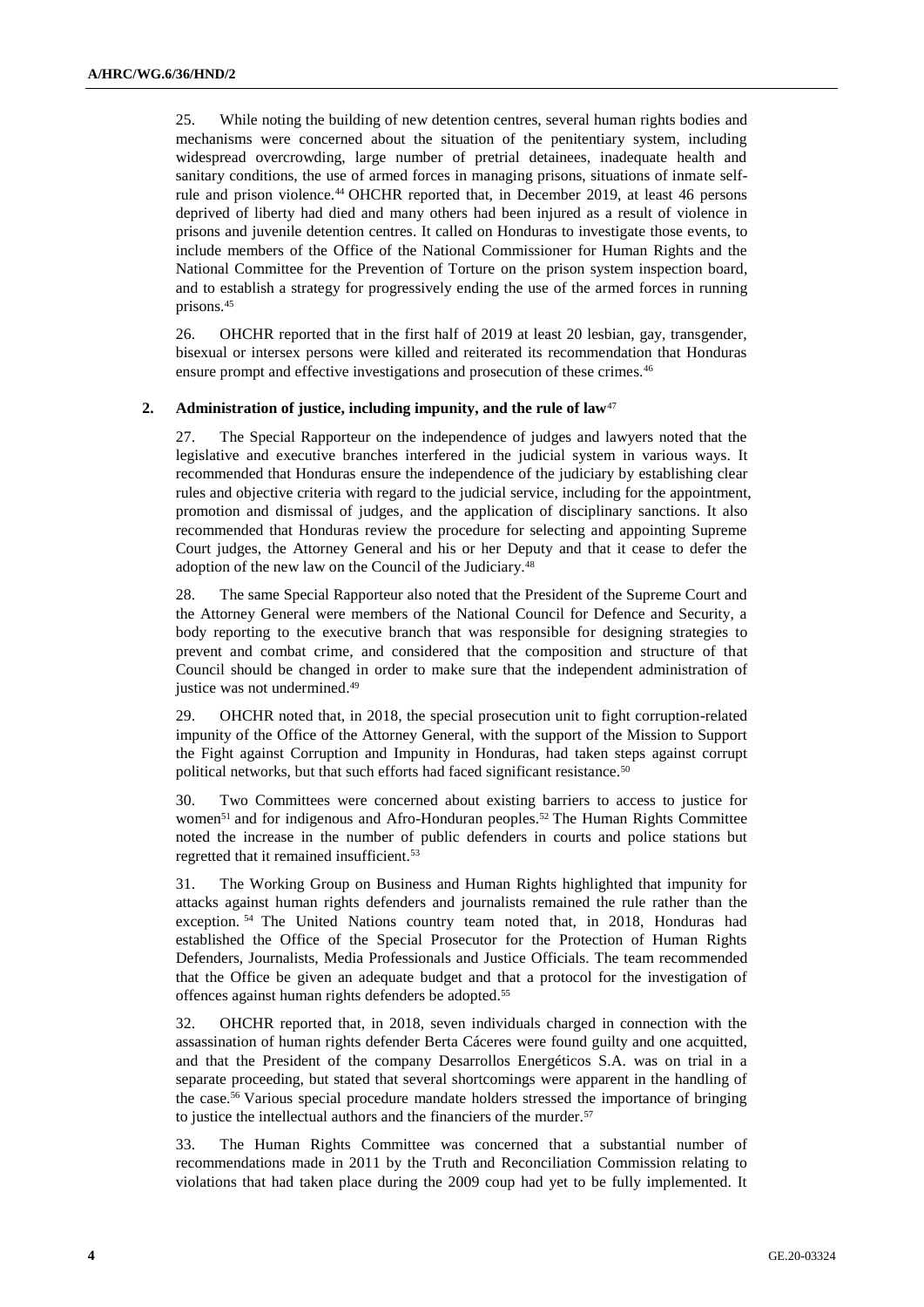recommended that Honduras ensure the investigation and prosecution of alleged human rights violations committed during the coup.<sup>58</sup>

#### **3. Fundamental freedoms and the right to participate in public and political life**<sup>59</sup>

34. OHCHR stated that the credibility of the electoral system had been affected by the 2017 elections and noted information indicating that the 2019 decree reforming the electoral bodies contained inconsistencies and ambiguities that represented challenges to ensuring a transparent process in the 2021 presidential elections.<sup>60</sup>

35. Numerous human rights bodies and mechanisms, welcomed the adoption, in 2015, of the Act on the Protection of Human Rights Defenders, Journalists and Other Media Professionals, and Justice Officials, and the implementation of the National Protection Mechanism. However, they remained concerned at the persistence of killings, attacks, criminalization, harassment, threats and smear campaigns against human rights defenders, including journalists, law professionals, trade unionists, land rights defenders, environmental activists, leaders of indigenous and Afro-Honduran peoples, women human rights defenders and defenders of the rights of lesbian, gay, bisexual, transgender and intersex persons. <sup>61</sup> The Secretary-General reported cases of intimidation and reprisals against persons cooperating with the United Nations human rights system.<sup>62</sup>

36. The United Nations Educational, Scientific and Cultural Organization (UNESCO) recorded the killings of 37 journalists since 2008 and noted that only seven cases had been resolved. It recommended that Honduras investigate the unresolved cases of killed journalists and consider taking advantage of the United Nations Plan of Action on the Safety of Journalists and the Issue of Impunity.<sup>63</sup>

37. The United Nations country team considered that, as a matter of urgency, the national mechanism for the protection of defenders should be adequately resourced. <sup>64</sup> OHCHR noted that the council of the national mechanism remained weak, mainly due to the modest engagement of some of its member institutions, and observed deficiencies in the implementation of protection measures.<sup>65</sup>

38. The Human Rights Committee was concerned about the excessive recourse to provisions on defamation against persons exercising their rights to freedom of expression.<sup>66</sup> The Special Rapporteur on the situation of human rights defenders noted that while, under the new Criminal Code, defamation was no longer a criminal offence, the offences of libel and slander had been retained.<sup>67</sup>

39. The United Nations country team recommended that regulations hindering access to public information, in particular the Secrets Act, be reviewed and that the Transparency and Access to Public Information Act be applied to all State institutions.<sup>68</sup>

40. The Committee on the Elimination of Racial Discrimination recommended that Honduras proceed with the enactment of the bill establishing political participation quotas for various groups, including indigenous and Afro-Honduran peoples.<sup>69</sup>

#### **4. Prohibition of all forms of slavery**<sup>70</sup>

41. Two Committees welcomed the adoption of the Strategic Plan against Commercial Sexual Exploitation and Trafficking in Persons 2016–2022, among other measures. Nevertheless, they remained concerned at persistent practices of forced labour and trafficking in persons, especially in the maquila industry, domestic work and dive fishing, and at the high incidence of trafficking in persons for purposes of sexual exploitation.<sup>71</sup>

42. The United Nations country team noted that, while the new Criminal Code contained a more comprehensive list of forms of exploitation linked to trafficking in persons, it did not cover abduction, fraud, abuse of power and other forms of coercion as means of recruiting, transporting, harbouring or receiving victims of trafficking and recommended that those offences be incorporated into the Criminal Code.72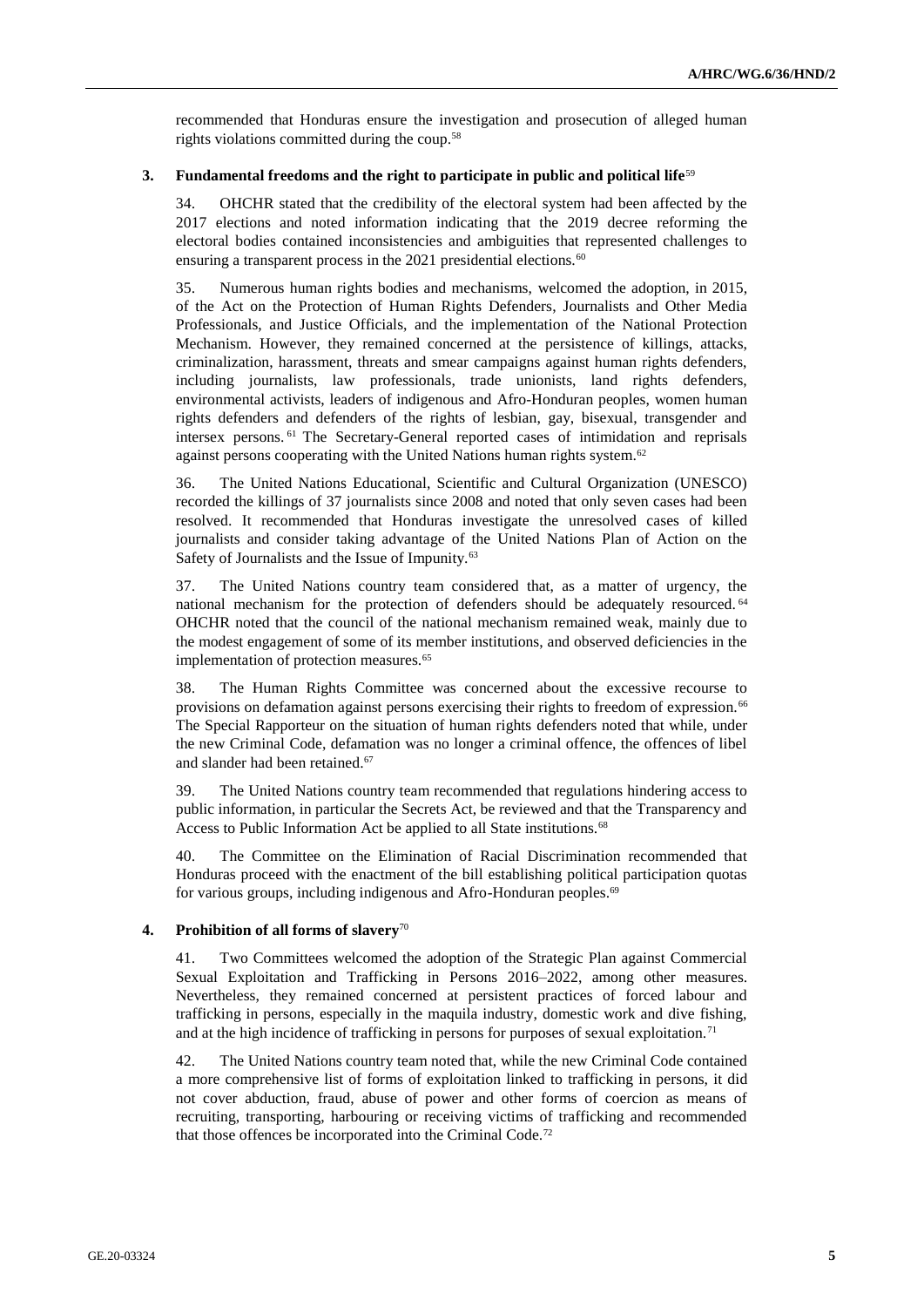#### **5. Right to family life**

43. The Committee on the Elimination of Discrimination against Women recommended the adoption and enforcement of legislation to unify the legal minimum age of marriage at 18 years for women and men.<sup>73</sup> The Working Group on discrimination against women and girls recommended that Honduras recognize diverse family forms.<sup>74</sup>

### **C. Economic, social and cultural rights**

## **1. Right to work and to just and favourable conditions of work**<sup>75</sup>

44. The Working Group on Business and Human Rights noted that, despite the measures adopted by Honduras, 68.5 per cent of the population was either unemployed or underemployed and that the minimum wage did not allow a decent standard of living.<sup>76</sup> The United Nations country team recommended that Honduras design a comprehensive employment policy focusing on vulnerable groups and an action plan with specific targets.<sup>77</sup>

45. The Committee on the Elimination of Discrimination against Women welcomed the adoption of the Act on Wage Equality. However, it reiterated its concern about the high unemployment rate among women and their concentration in low-paid jobs in the informal sector and recommended that Honduras ensure equal opportunities for women and men in the labour market and strengthen measures to close the gender pay gap.<sup>78</sup>

46. OHCHR noted that various forms of violations of rights persisted in the labour market. It welcomed the adoption of a new law on labour inspections and the increase in the budget of the Ministry of Labour and Social Security and recommended that the latter fully monitored employment conditions and imposed sanctions where labour rights were infringed.<sup>79</sup> The Committee on Economic, Social and Cultural Rights recommended that Honduras take the necessary measures to improve working conditions for women, in particular for those employed in the maquila sector and in domestic work.<sup>80</sup>

47. OHCHR noted that labour organizations were weak and union members stigmatized and targeted, affecting meaningful collective bargaining and protection of labour rights.<sup>81</sup>

48. The Committee on the Elimination of Racial Discrimination reiterated its concern about the deplorable situation of Miskito divers.<sup>82</sup> The Working Group on Business and Human Rights acknowledged the measures taken by Honduras in that regard, but considered that additional clearer and consistent agreements should be reached within the inter-institutional commission on underwater fishing to address health, safety, education and housing concerns for injured persons and relatives of deceased workers.<sup>83</sup>

#### **2. Right to an adequate standard of living**<sup>84</sup>

49. The Committee on Economic, Social and Cultural Rights was concerned by the continuing high rates of poverty and extreme poverty, especially among indigenous peoples, Hondurans of African descent and persons living in rural areas, and by the continued inequality in income and wealth. It recommended that Honduras adopt a national action plan for poverty reduction that included a human rights perspective, as well as effective measures to address inequality.<sup>85</sup>

50. OHCHR noted that Honduras had made the 2030 Agenda for Sustainable Development a centrepiece of its national development programme. It added that the adoption of a human rights approach based on disaggregated data and strict monitoring of the situation of the most discriminated groups was urgently required if the pledge to leave no one behind in the implementation of the Goals was to be met.<sup>86</sup>

51. OHCHR observed that land distribution in the country was highly unequal and security of land tenure was challenged by ambiguity surrounding ownership, despite the ongoing titling programmes; that small plot holders were most affected by tenure insecurity; and that women faced discrimination in access to and control of land.<sup>87</sup> It noted that in 2019 illegal trespassing and appropriation of land had been added to the list of crimes that could be committed by organized criminal groups and recommended that Honduras shift its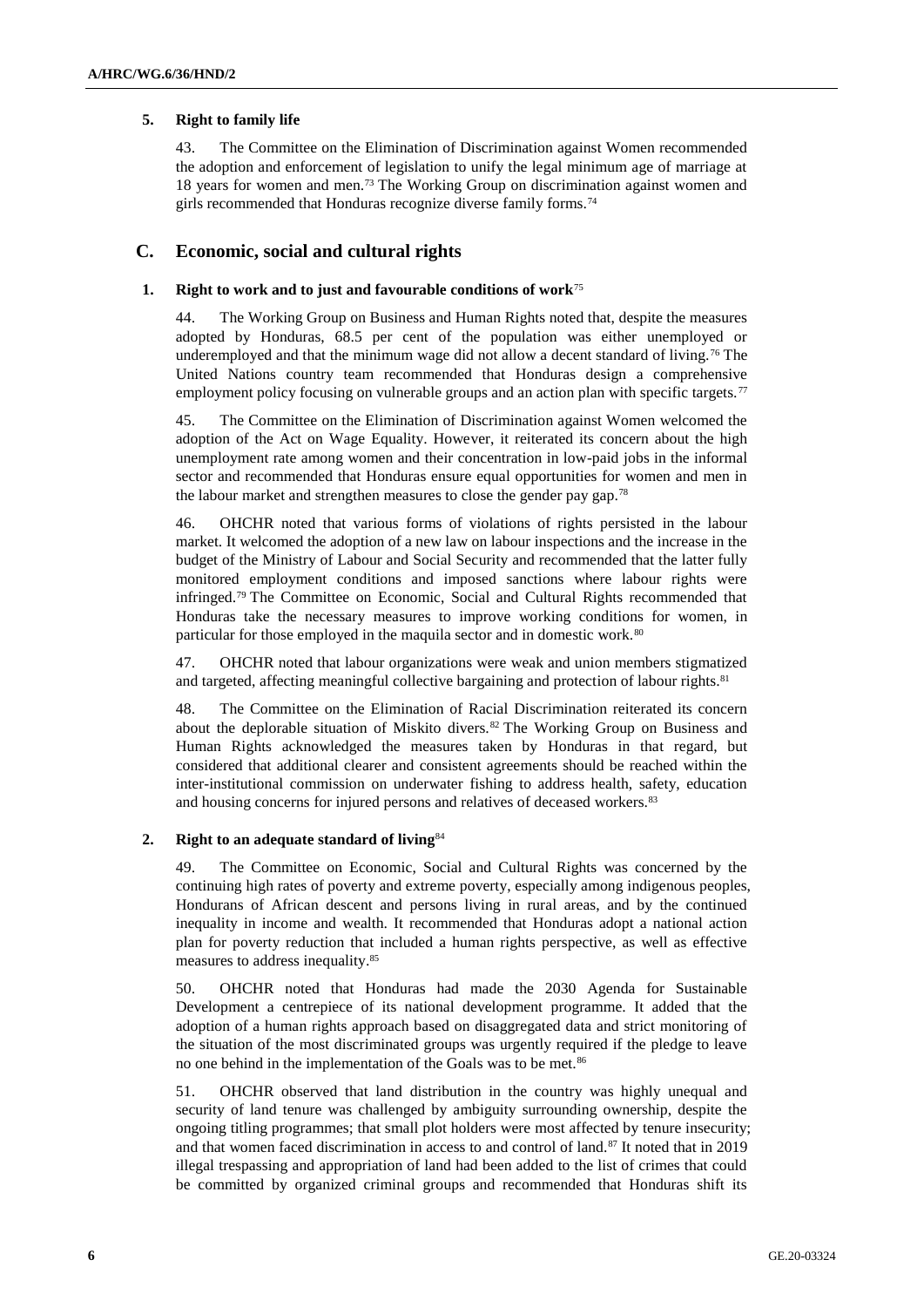approach from criminalization to addressing the socioeconomic conditions underlining the issue.<sup>88</sup>

52. The Committee on Economic, Social and Cultural Rights recommended that Honduras strengthen its initiatives to provide an effective response to the situation of food insecurity and child malnutrition, particularly in rural areas.<sup>89</sup> It expressed concern about the impact of land-grabbing and the hoarding of natural resources in the country, as those practices had triggered serious conflicts, in particular in the Lower Aguán Valley, and had significantly hindered communities' enjoyment of the right to adequate food and the right to water.<sup>90</sup>

#### **3. Right to health**<sup>91</sup>

53. The Committee on Economic, Social and Cultural Rights was concerned by the lack of financial and human resources, weak infrastructure, shortage of medicines and the poor quality and supply of health-care services, especially in remote and rural areas and for persons living on low incomes.<sup>92</sup>

54. The United Nations country team noted that the Framework Act on the Social Protection System had been adopted in 2015 and that a bill on the national health system had been developed. The team recommended that Honduras continue to step up its efforts to reduce health needs and discrepancies in access for the most vulnerable groups, including by allocating adequate funds.<sup>93</sup>

55. The Working Group on discrimination against women and girls noted that Honduras had the second-highest rate of adolescent pregnancy in Latin America.<sup>94</sup> The Committee on the Elimination of Discrimination against Women recommended that Honduras ensure that women, especially women living in poverty and rural women, had access to high-quality sexual and reproductive health services.<sup>95</sup>

56. Several human rights bodies and mechanisms were concerned about the absolute criminalization of abortion and the complete ban on emergency contraceptives. <sup>96</sup> The Human Rights Committee recommended that Honduras ensure access to safe, legal abortions, particularly in cases where the woman's life or health is in danger and in cases of rape, incest or fetal unviability due to an abnormality, and consider decriminalizing abortion. It also recommended that Honduras lift the ban on the emergency contraceptive pill.97

57. The Committee on the Rights of Persons with Disabilities was concerned that persons with disabilities were subject to sterilization and other contraceptive treatments without their consent.<sup>98</sup>

#### **4. Right to education**<sup>99</sup>

58. The United Nations country team recommended that Honduras expand education coverage, especially at the secondary and tertiary levels, invest in infrastructure and define clear strategies to improve the educational inclusion of poor children.<sup>100</sup>

59. The Committee on the Elimination of Racial Discrimination was concerned about the persistent difficulties encountered by indigenous and Afro-Honduran peoples in obtaining access to education. <sup>101</sup> It urged Honduras to reduce dropout rates among indigenous and Afro-Honduran children and adolescents; provide for the effective implementation of the Basic Act on Bilingual Intercultural Education; and step up efforts to eradicate illiteracy.<sup>102</sup>

60. The Committee on the Rights of the Child recommended that Honduras ensure that sexual and reproductive health education was part of the mandatory school curriculum.<sup>103</sup> The Committee on the Elimination of Discrimination against Women was concerned about the high rate of sexual violence and harassment of girls in and on the way to and from school.<sup>104</sup>

61. The Committee on Economic, Social and Cultural Rights was concerned about the Guardians of the Nation programme, which was conducted by the armed forces at military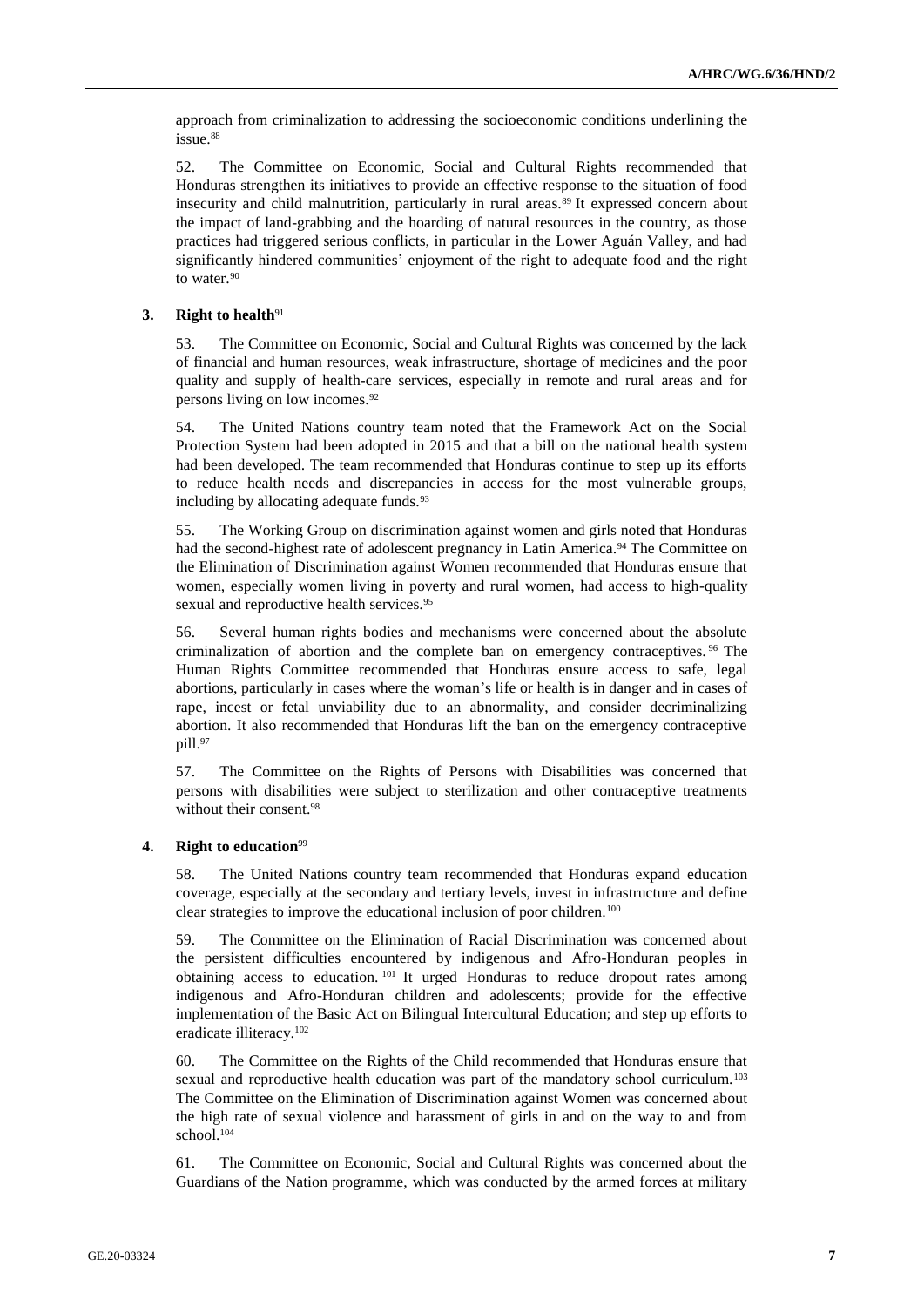installations, and recommended that formal education and any other type of learning activities for children were imparted by entities specializing in children education.<sup>105</sup>

62. The Committee on the Rights of Persons with Disabilities was concerned that special and segregated education for persons with disabilities was prevalent at all levels and recommended that Honduras adopt an inclusive approach in its education policy.<sup>106</sup>

## **D. Rights of specific persons or groups**

#### **1. Women**<sup>107</sup>

63. The Committee on the Elimination of Discrimination against Women recommended that Honduras strengthen the National Institute for Women and ensure that each ministry allocate a special budget for the effective implementation of the second gender equality and equity plan. <sup>108</sup> Three Committees were concerned about the multiple and cross-sectoral discrimination faced by rural women, indigenous women and women of African descent.<sup>109</sup>

64. Several human rights bodies and mechanisms were concerned about the high level of violence against women, including domestic and sexual violence and femicides, and the persistent impunity for such acts. <sup>110</sup> The Human Rights Committee recommended that Honduras redouble its efforts to prevent and combat all acts of violence against women, to punish those responsible and to provide assistance and protection to victims, including through the adoption of a comprehensive law on violence against women.<sup>111</sup>

65. OHCHR welcomed the strengthening of the Office of the Special Prosecutor for Femicide.<sup>112</sup> It also noted the establishment by the Government of a commission for the follow-up of femicide and the creation of special units for the investigation of genderrelated crimes and recommended the adoption of a dedicated investigative protocol and of preventive actions addressing the causes of violence.<sup>113</sup>

66. The United Nations country team noted that a definition of offences of sexual violence that was not in line with international standards had been included in the Criminal Code adopted in 2019; as a result, such acts could be categorized as other offences carrying lesser penalties.<sup>114</sup> It also noted that, in 2018, a national protocol on assisting victims of sexual violence had been drafted and was awaiting signature.<sup>115</sup>

67. The Committee against Torture welcomed the establishment in 2016 of the "Ciudad Mujer" initiative for the comprehensive support of women, particularly victims of genderbased violence. <sup>116</sup> The Working group on discrimination against women and girls recommended that Honduras allocate sufficient resources to programmes under the initiative and secure their availability across the country.<sup>117</sup>

68. The United Nations country team noted that, while the principle of parity had been formally observed in the 2017 elections, the way in which it was implemented had resulted in a decrease in the representation of women.<sup>118</sup> Various human rights bodies recommended that Honduras adopt measures to increase the participation of women in political and public life. $119$ 

#### **2. Children**<sup>120</sup>

69. The Committee on the Rights of the Child welcomed the steps taken by Honduras to ensure birth registration but remained concerned about the still low levels of registration in border and indigenous areas.<sup>121</sup>

70. The United Nations country team noted that Decree No. PCM-020-2019 had provided for the establishment of a comprehensive system to guarantee the rights of children and adolescents in Honduras and recommended that Honduras guarantee the budget for the operation of the system. It also recommended that the Directorate for Children, Adolescents and the Family be strengthened and that a national policy on the rights of children and adolescents be adopted.<sup>122</sup>

71. The Committee on the Rights of the Child was concerned about the extremely high rate of poverty among indigenous children and children of African descent. <sup>123</sup> The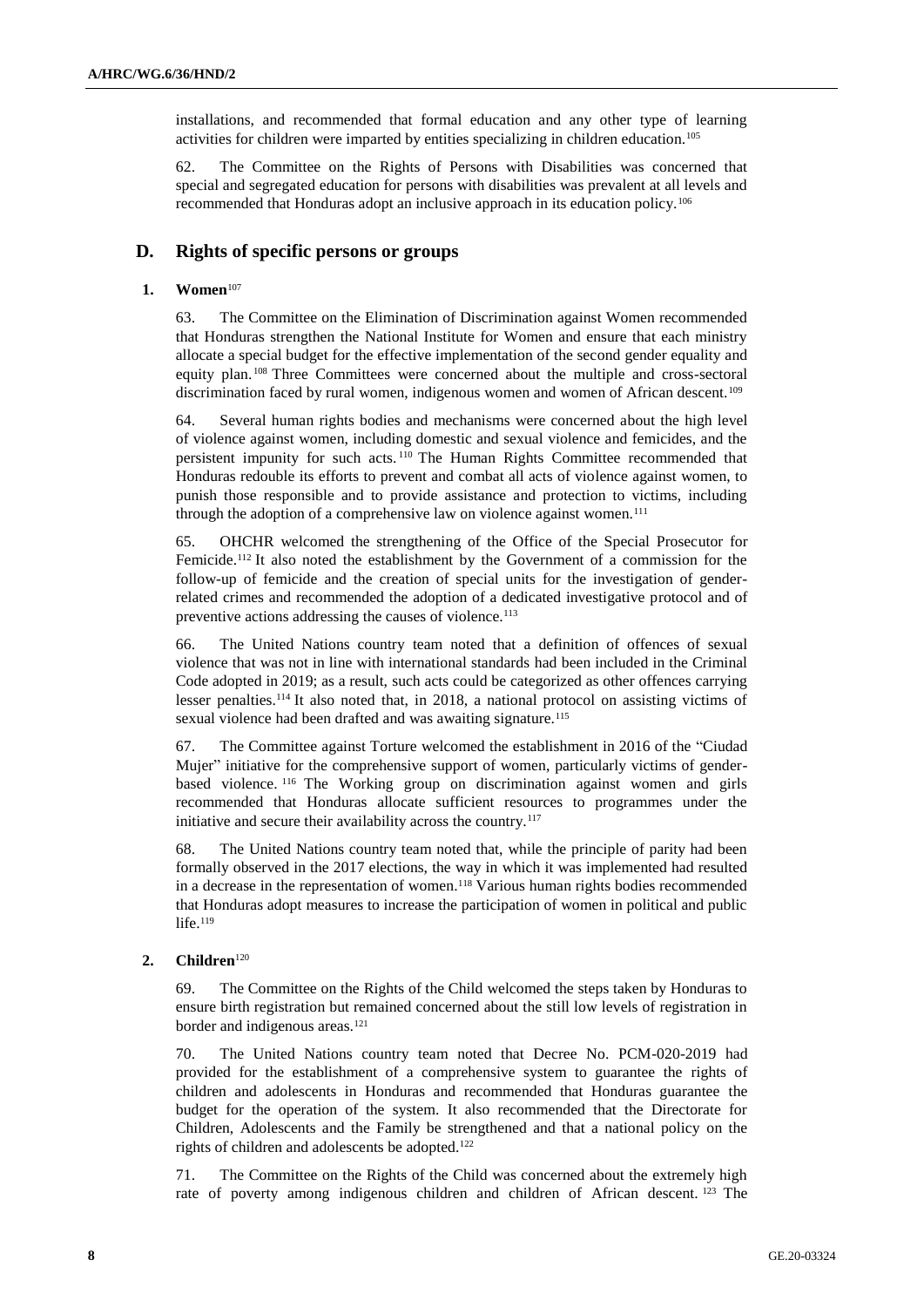Committee on the Elimination of Discrimination against Women was concerned about the situation of children, in particular girls, left behind in the country by migrant family members.<sup>124</sup>

72. The United Nations country team noted that, although some legislative progress had been made, the child labour rate remained almost constant. In that regard, it recommended that a sufficient number of labour inspectors be recruited and trained and that adequate funding be provided for the implementation of labour legislation and the provision of social services to victims.<sup>125</sup>

73. The Committee on the Rights of the Child was concerned about the extensive recruitment of children by *maras* and the prevalence of a repressive approach to youth violence. It recommended, inter alia, that Honduras take all measures necessary to prevent the recruitment of children and to protect them from violence by *maras* and criminal groups, and provide adequate resources to the programme for members of *maras* on prevention, rehabilitation and social reinsertion.<sup>126</sup> The United Nations country team recommended that Honduras criminalize the forced recruitment of children into criminal groups. 127

74. The Committee on the Rights of the Child welcomed the prohibition of all forms of corporal punishment of children. However, it remained concerned about the high number of cases of abuse reported and recommended that Honduras promote positive, nonviolent and participatory forms of child-rearing and discipline.<sup>128</sup>

### **3.** Persons with disabilities<sup>129</sup>

75. The Committee on the Rights of Persons with Disabilities recommended that Honduras reform and/or adopt laws and policies with a view to recognizing persons with disabilities as fully fledged rights holders.<sup>130</sup> It also recommended that Honduras grant permanent national institutional status to the Directorate-General of Development for Persons with Disabilities and set up a mandatory mechanism for standing consultations with organizations representing persons with disabilities.<sup>131</sup>

76. The same Committee recommended that Honduras implement an action plan to ensure the accessibility of transportation, services, the physical environment, information and communications, in both rural and urban areas.<sup>132</sup>

77. The same Committee encouraged Honduras in its efforts to halt institutionalization of persons with disabilities and recommended that it put in place a plan for their deinstitutionalization that would ensure their access to the necessary services and support.<sup>133</sup>

#### **4. Minorities and indigenous peoples**<sup>134</sup>

78. The Special Rapporteur on the rights of indigenous peoples highlighted that indigenous peoples in Honduras suffered a situation of multidimensional poverty as a result of extreme inequality, corruption and the lack of social services. She noted that their rights over their lands, territories and natural resources were not protected and that they faced acts of violence when claiming their rights, including threats, harassment and murders.<sup>135</sup>

79. The Special Rapporteur recommended that all agencies dealing with indigenous peoples, in particular the Office of the Special Prosecutor for Ethnic and Cultural Heritage and the Directorate of Indigenous and Afro-Honduran Peoples, be significantly strengthened and provided with adequate resources.<sup>136</sup> The Committee on the Elimination of Racial Discrimination encouraged Honduras to restore the status of the Directorate of Indigenous and Afro-Honduran Peoples to that of a ministry.<sup>137</sup>

80. Various human rights bodies and mechanisms and the country team were concerned that the bill on prior consultation of indigenous and Afro-Honduran peoples that was before the National Congress was not fully in line with international human rights standards and recommended expediting the adoption of legislation guaranteeing the rights of indigenous and Afro-Honduran peoples and ensuring their active, full and transparent participation in the process.<sup>138</sup>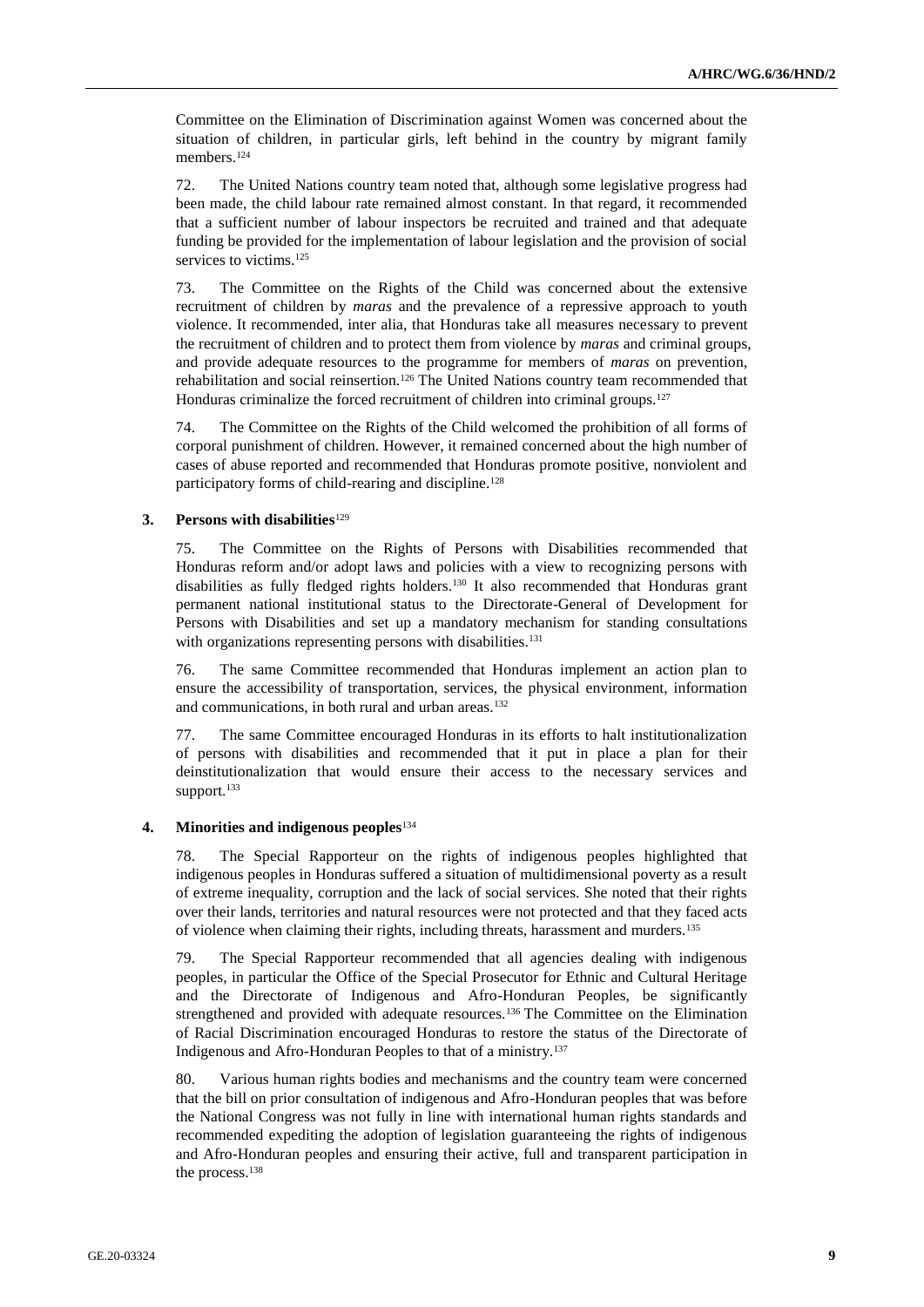81. The Committee on the Elimination of Racial Discrimination was concerned about the impact of energy, extractive, tourism, agro-industrial and infrastructure projects on the territories and resources of indigenous and Afro-Honduran peoples.<sup>139</sup>

82. The same Committee took note of the steps taken to grant land titles to indigenous and Afro-Honduran peoples, but was concerned about the lack of effective mechanisms to protect their rights to their lands, territories and resources.<sup>140</sup> OHCHR observed that private titles and concessions over indigenous land continued to be issued without the indigenous peoples concerned being consulted and noted that the implementation of the decisions of the Inter-American Court of Human Rights involving the Garifuna communities of Triunfo de la Cruz and Punta Piedra had faced significant delays.<sup>141</sup>

#### **5. Migrants, refugees, asylum seekers and internally displaced persons**<sup>142</sup>

83. The Committee on the Protection of the Rights of All Migrant Workers and Members of Their Families was concerned by the failure to bring the Migration and Aliens Act (2003) and its regulations into line with international standards and at the lack of a comprehensive public migration policy focused on guaranteeing the human rights of migrants and their families.<sup>143</sup>

84. Several human rights bodies and mechanisms were concerned about the high number of internally displaced persons resulting from violence and about their situation. <sup>144</sup> The United Nations High Commissioner for Refugees (UNHCR) noted that the lack of legal framework to address internal displacement undermined the possibility for the Government to provide a coordinated response and recommended that Honduras pass the bill for the protection of victims displaced by violence presented to Congress in 2019.<sup>145</sup>

85. The Committee on Enforced Disappearances was concerned at reports that many Honduran migrants had gone missing abroad and recommended that Honduras, inter alia, establish an up-to-date database of disappeared migrants and strengthen cooperation with other States in the region to ensure that searches for disappeared migrants are conducted and those allegedly responsible are investigated.<sup>146</sup>

86. The Committee on Migrant Workers was concerned at information that thousands of Honduran migrants were deprived of their liberty each year in migration detention centres in transit and destination countries and recommended that Honduras strengthen actions to protect their right to freedom, in particular through bilateral dialogues with the States concerned and the strengthening of consular actions.<sup>147</sup>

87. The same Committee was concerned by the large number of Honduran migrants, including accompanied minors, who were deported or repatriated without due respect for procedural safeguards and without sufficient consular assistance.<sup>148</sup> The United Nations country team recommended that Honduras implement a reintegration plan for returned Hondurans incorporating a specialized approach to the protection of unaccompanied children.<sup>149</sup>

88. UNHCR noted that, while Honduras had not faced a massive influx of persons seeking international protection, the lack of a formal framework for asylum adjudication and low reception capabilities weakened the overall protection system in the country.<sup>150</sup>

### *Notes*

- <sup>1</sup> Tables containing information on the scope of international obligations and cooperation with international human rights mechanisms and bodies for Honduras will be available at [www.ohchr.org/EN/HRBodies/UPR/Pages/HNIndex.aspx.](https://www.ohchr.org/EN/HRBodies/UPR/Pages/HNIndex.aspx)
- <sup>2</sup> For the relevant recommendations, see A/HRC/30/11, paras. 126.1–126.6 and 124.14–124.16.
- <sup>3</sup> CED/C/HND/CO/1, para. 4. See also A/HRC/41/33/Add.1, para. 7, and A/HRC/40/60/Add.2, para. 6.
- <sup>4</sup> CEDAW/C/HND/CO/7-8, para. 57, E/C.12/HND/CO/2, para. 58, CRC/C/HND/CO/4-5, para. 85, CRC/C/OPAC/HND/CO/1, para. 34, and CERD/C/HND/CO/6-8, para. 42.
- <sup>5</sup> CEDAW/C/HND/CO/7-8, para. 52, E/C.12/HND/CO/2, para. 58, CERD/C/HND/CO/6-8, para. 42, A/HRC/41/33/Add.1, para. 71 (a), and A/HRC/40/60/Add.2, para. 77 (g). See also A/HRC/34/Add.2, para. 62 (d).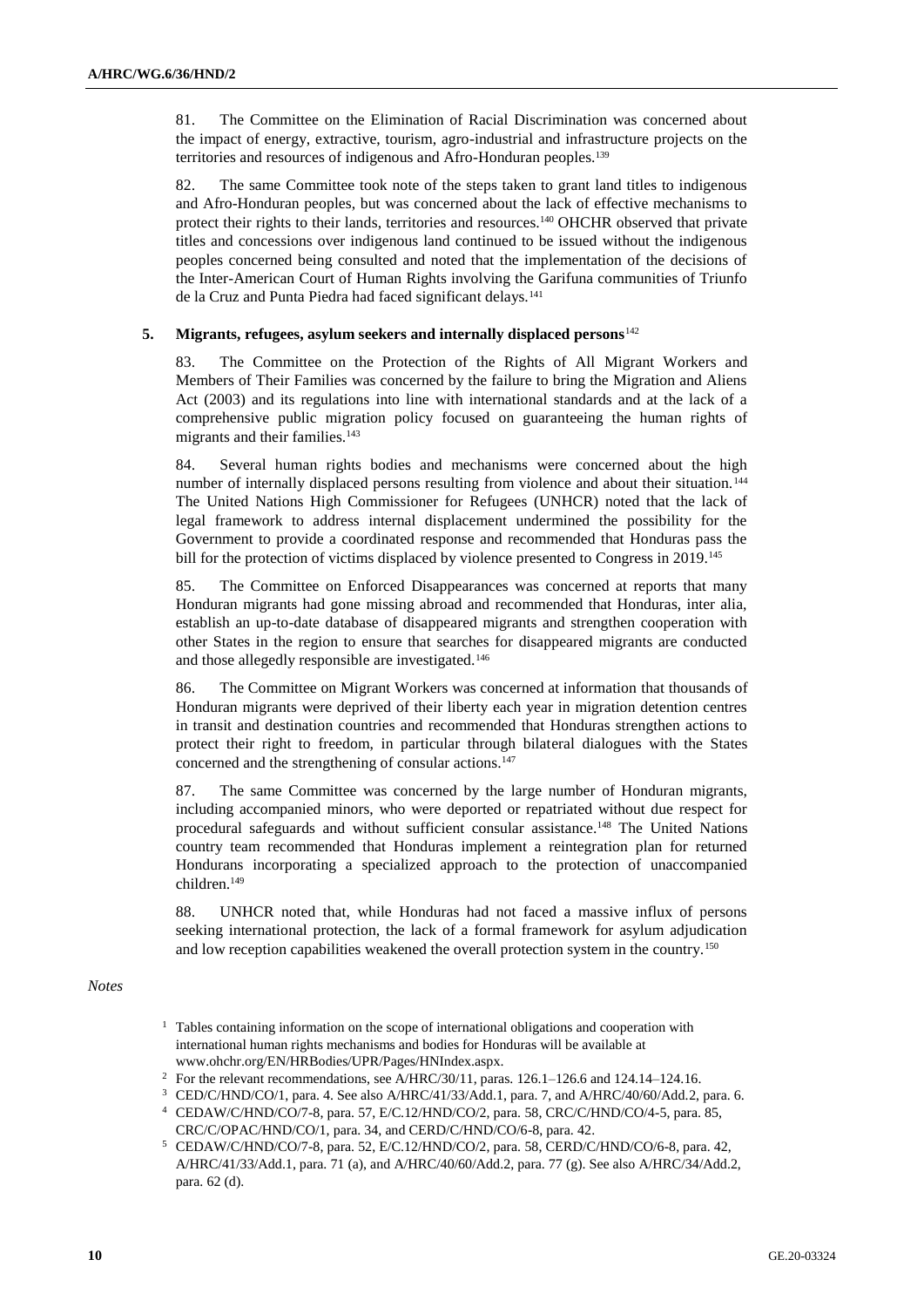- <sup>6</sup> CEDAW/C/HND/CO/7-8, para. 35 (c), E/C.12/HND/CO/2, para. 31 (d), CRC/C/HND/CO/4-5, para. 80 (c), and A/HRC/41/33/Add.1, para. 71 (b).
- CERD/C/HND/CO/6-8, para. 42.
- <sup>8</sup> Country team submission, p. 4, A/HRC/40/60/Add.2, para. 77 (g), and [https://spcommreports.ohchr.org/TMResultsBase/DownLoadPublicCommunicationFile?gId=24719.](https://spcommreports.ohchr.org/TMResultsBase/DownLoadPublicCommunicationFile?gId=24719)  See also [www.ohchr.org/EN/NewsEvents/Pages/DisplayNews.aspx?NewsID=24925&LangID=E](https://www.ohchr.org/EN/NewsEvents/Pages/DisplayNews.aspx?NewsID=24925&LangID=E) and [www.ohchr.org/SP/NewsEvents/Pages/DisplayNews.aspx?NewsID=23557&LangID=S.](http://www.ohchr.org/SP/NewsEvents/Pages/DisplayNews.aspx?NewsID=23557&LangID=S)
- <sup>9</sup> CED/C/HND/CO/1, para. 6, CAT/C/HND/CO/2, para. 6, and CCPR/C/HND/CO/2, para. 5. See also A/HRC/40/60/Add.2, para. 11, A/HRC/35/23/Add.1, para. 106, A/HRC/43/3/Add.2, para. 1, A/HRC/40/3/Add.2, para. 1, A/HRC/37/3/Add.2, para. 1, A/HRC/34/3/Add.2 and Corr.1, para. 1, and OHCHR Annual Report, p. 240, available at [https://www.ohchr.org/Documents/Publications/](https://www.ohchr.org/Documents/Publications/%20OHCHRreport2018.pdf)  [OHCHRreport2018.pdf.](https://www.ohchr.org/Documents/Publications/%20OHCHRreport2018.pdf)
- <sup>10</sup> A/HRC/37/3/Add.2, para. 2[, https://ohchr.org/en/NewsEvents/Pages/DisplayNews.aspx?](https://ohchr.org/en/NewsEvents/Pages/DisplayNews.aspx?%20NewsID=20894&LangID=E)  [NewsID=20894&LangID=E,](https://ohchr.org/en/NewsEvents/Pages/DisplayNews.aspx?%20NewsID=20894&LangID=E) [www.ohchr.org/AR/NewsEvents/Pages/DisplayNews.aspx?](http://www.ohchr.org/AR/NewsEvents/Pages/DisplayNews.aspx?%20NewsID=20957&LangID=E)  [NewsID=20957&LangID=E](http://www.ohchr.org/AR/NewsEvents/Pages/DisplayNews.aspx?%20NewsID=20957&LangID=E) and [www.ohchr.org/en/NewsEvents/Pages/DisplayNews.aspx?NewsID](http://www.ohchr.org/en/NewsEvents/Pages/DisplayNews.aspx?NewsID) =21922&LangID=E.
- <sup>11</sup> CCPR/C/HND/CO/2, para. 3 (a). See also A/HRC/34/3/Add.2 and Corr.1, para. 6.
- <sup>12</sup> See www.ohchr.org/SP/NewsEvents/Pages/DisplayNews.aspx?NewsID=24910&LangID=S and [www.ohchr.org/EN/NewsEvents/Pages/DisplayNews.aspx?NewsID=24925&LangID=E.](http://www.ohchr.org/EN/NewsEvents/Pages/DisplayNews.aspx?NewsID=24925&LangID=E)
- <sup>13</sup> For the relevant recommendations, see A/HRC/30/11, paras. 124.1, 124.3–124.5, 125.8, 124.11, 124.13, 125.1, 125.7 and 125.9–125.10.
- <sup>14</sup> A/HRC/41/33/Add.1, paras. 14 and 72 (g). See also CERD/C/HND/CO/6-8, para. 4 (d), and A/HRC/40/3/Add.2, para. 7.
- <sup>15</sup> Country team submission, p. 1. See also CMW/C/HND/CO/1, para. 9 (a).
- <sup>16</sup> CERD/C/HND/CO/6-8, para. 12, CCPR/C/HND/CO/2, para. 6, and CMW/C/HND/CO/1, para. 20 (b).
- <sup>17</sup> A/HRC/40/3/Add.2, para. 38. See also A/HRC/43/3/Add.2, paras. 36 and 85 (h).
- <sup>18</sup> CAT/C/HND/CO/2, para. 30, and CCPR/C/HND/CO/2, paras. 26–27. See also A/HRC/35/23/Add.1, paras. 104 and 116 (c).
- <sup>19</sup> Country team submission, p. 2. See also A/HRC/40/60/Add.2, para. 11, and A/HRC/35/23/Add.1, paras. 13 and 116 (d).
- <sup>20</sup> See www.ohchr.org/EN/NewsEvents/Pages/DisplayNews.aspx?NewsID=24932&LangID=E, [www.ohchr.org/en/NewsEvents/Pages/DisplayNews.aspx?NewsID=24925&LangID=E,](http://www.ohchr.org/en/NewsEvents/Pages/DisplayNews.aspx?NewsID=24925&LangID=E) [https://spcommreports.ohchr.org/TMResultsBase/DownLoadPublicCommunicationFile?gId=22802,](https://spcommreports.ohchr.org/TMResultsBase/DownLoadPublicCommunicationFile?gId=22802) A/HRC/40/60/Add.2, para. 20, CCPR/C/HND/CO/2, para. 40, A/HRC/43/3/Add.2, para. 6, [https://oacnudh.hn/cidh-y-oacnudh-expresan-preocupacion-por-disposiciones-del-codigo-penal-en](https://oacnudh.hn/cidh-y-oacnudh-expresan-preocupacion-por-disposiciones-del-codigo-penal-en-honduras-y-hacen-un-llamamiento-para-revisarlas-de-acuerdo-a-los-estandares-internacionales-e-interamericanos-en-materia-de/)[honduras-y-hacen-un-llamamiento-para-revisarlas-de-acuerdo-a-los-estandares-internacionales-e](https://oacnudh.hn/cidh-y-oacnudh-expresan-preocupacion-por-disposiciones-del-codigo-penal-en-honduras-y-hacen-un-llamamiento-para-revisarlas-de-acuerdo-a-los-estandares-internacionales-e-interamericanos-en-materia-de/)[interamericanos-en-materia-de/](https://oacnudh.hn/cidh-y-oacnudh-expresan-preocupacion-por-disposiciones-del-codigo-penal-en-honduras-y-hacen-un-llamamiento-para-revisarlas-de-acuerdo-a-los-estandares-internacionales-e-interamericanos-en-materia-de/) and [https://oacnudh.hn/wp-content/uploads/2019/07/Observaciones-](https://oacnudh.hn/wp-content/uploads/2019/07/Observaciones-Co%CC%81digo-Penal-Nuevo-OACNUDH-ok.pdf)[Co%CC%81digo-Penal-Nuevo-OACNUDH-ok.pdf.](https://oacnudh.hn/wp-content/uploads/2019/07/Observaciones-Co%CC%81digo-Penal-Nuevo-OACNUDH-ok.pdf)
- <sup>21</sup> For the relevant recommendations, see A/HRC/30/11, paras. 124.6–124.7, 124.10, 124.18, 124.20, 124.44, 124.47, 125.3, 125.11 and 126.8–126.9.
- <sup>22</sup> E/C.12/HND/CO/2, para. 21. See also CERD/C/HND/CO/6-8, para. 11, and CMW/C/HND/CO/1, paras. 26–27.
- <sup>23</sup> CERD/C/HND/CO/6-8, paras. 4 (c), 17 (a) and 40.
- <sup>24</sup> CEDAW/C/HND/CO/7-8, paras. 20–21. See also A/HRC/41/33/Add.1, paras. 23–26 and 74 (a)–(b).
- <sup>25</sup> A/HRC/40/3/Add.2, paras. 72 and 98 (c). See also CCPR/C/HND/CO/2, para. 10; E/C.12/HND/CO/2, para. 22 (b); and A/HRC/43/3/Add.2, para. 68.
- <sup>26</sup> For the relevant recommendation, see A/HRC/30/11, para. 124.12.
- <sup>27</sup> E/C.12/HND/CO/2, para. 45.
- <sup>28</sup> Se[e www.ohchr.org/EN/NewsEvents/Pages/DisplayNews.aspx?NewsID=24925&LangID=E.](http://www.ohchr.org/EN/NewsEvents/Pages/DisplayNews.aspx?NewsID=24925&LangID=E) See also A/HRC/40/60/Add.2, para. 12, and A/HRC/37/3/Add.2, para. 16.
- <sup>29</sup> Country team submission, p. 1. See also A/HRC/43/3/Add.2, para. 15, A/HRC/40/3/Add.2, para. 94 (d), A/HRC/37/3/Add.2, paras. 17 and 72 (d), and [www.ohchr.org/EN/NewsEvents/Pages/Display](http://www.ohchr.org/EN/NewsEvents/Pages/Display) News.aspx? NewsID=24925&LangID=E.
- <sup>30</sup> A/HRC/40/60/Add.2, para. 20. See also www.ohchr.org/en/NewsEvents/Pages/DisplayNews.aspx? [NewsID=24925&LangID=E,](http://www.ohchr.org/en/NewsEvents/Pages/DisplayNews.aspx?%20NewsID=24925&LangID=E) [https://spcommreports.ohchr.org/TMResultsBase/DownLoadPublicCo](https://spcommreports.ohchr.org/TMResultsBase/DownLoadPublicCo%20mmunicationFile?gId=22802)  [mmunicationFile?gId=22802,](https://spcommreports.ohchr.org/TMResultsBase/DownLoadPublicCo%20mmunicationFile?gId=22802) [https://oacnudh.hn/cidh-y-oacnudh-expresan-preocupacion-por](https://oacnudh.hn/cidh-y-oacnudh-expresan-preocupacion-por-disposiciones-del-codigo-penal-en-honduras-y-hacen-un-llamamiento-para-revisarlas-de-acuerdo-a-los-estandares-internacionales-e-interamericanos-en-materia-de/)[disposiciones-del-codigo-penal-en-honduras-y-hacen-un-llamamiento-para-revisarlas-de-acuerdo-a](https://oacnudh.hn/cidh-y-oacnudh-expresan-preocupacion-por-disposiciones-del-codigo-penal-en-honduras-y-hacen-un-llamamiento-para-revisarlas-de-acuerdo-a-los-estandares-internacionales-e-interamericanos-en-materia-de/)[los-estandares-internacionales-e-interamericanos-en-materia-de/](https://oacnudh.hn/cidh-y-oacnudh-expresan-preocupacion-por-disposiciones-del-codigo-penal-en-honduras-y-hacen-un-llamamiento-para-revisarlas-de-acuerdo-a-los-estandares-internacionales-e-interamericanos-en-materia-de/) an[d https://oacnudh.hn/wp](https://oacnudh.hn/wp-content/uploads/2019/07/Observaciones-Co%CC%81digo-Penal-Nuevo-OACNUDH-ok.pdf)[content/uploads/2019/07/Observaciones-Co%CC%81digo-Penal-Nuevo-OACNUDH-ok.pdf.](https://oacnudh.hn/wp-content/uploads/2019/07/Observaciones-Co%CC%81digo-Penal-Nuevo-OACNUDH-ok.pdf)
- <sup>31</sup> For relevant recommendations, see A/HRC/30/11, paras. 124.2, 124.21-124.23, 124.43, 124.48, 125.28, 125.36, 125.40–125.43, 125.46 and 126.11–126.12.
- <sup>32</sup> CCPR/C/HND/CO/2, para. 18, A/HRC/40/60/Add.2, para. 22, A/HRC/35/23/Add.1, paras. 18 and 107[, www.ohchr.org/EN/NewsEvents/Pages/DisplayNews.aspx?NewsID=24925&LangID=E](http://www.ohchr.org/EN/NewsEvents/Pages/DisplayNews.aspx?NewsID=24925&LangID=E) and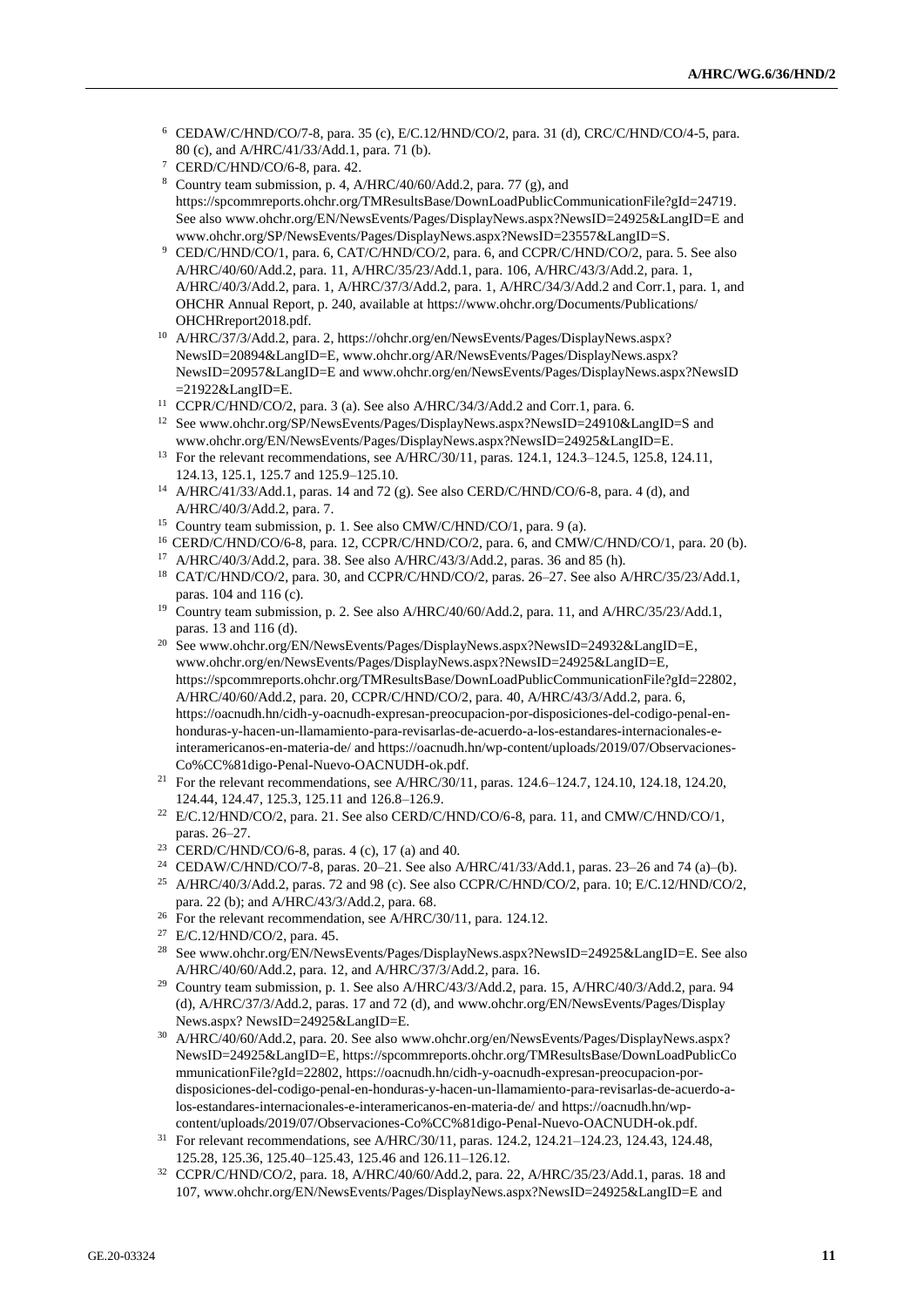[www.ohchr.org/SP/NewsEvents/Pages/DisplayNews.aspx?NewsID=24910&LangID=S.](http://www.ohchr.org/SP/NewsEvents/Pages/DisplayNews.aspx?NewsID=24910&LangID=S) See also A/HRC/43/3/Add.2, para. 23, A/HRC/40/3/Add.2, para. 20, A/HRC/37/3/Add.2, para 18, A/HRC/34/3/Add.2 and Corr.1, para. 10, and UNHCR submission p. 2.

- <sup>33</sup> A/HRC/40/3/Add.2, paras. 21–22.
- <sup>34</sup> OHCHR, "Human rights violations in the context of the 2017 elections in Honduras", pp. 2 and 14– 21. See also A/HRC/40/3/Add.2, para. 96 (c), and A/HRC/37/3/Add.2, paras. 5 and 20.
- <sup>35</sup> OHCHR, "Responsabilidad por las violaciones a los derechos humanos cometidas en el contexto de las elecciones de 2017 en Honduras: avances y desafíos", p. 1. See also A/HRC/43/3/Add.2, para. 46.
- <sup>36</sup> Country team submission, p. 5. See also [https://oacnudh.hn/comunicado](https://oacnudh.hn/comunicado/) and A/HRC/43/3/Add.2, paras. 50–51.
- <sup>37</sup> A/HRC/35/23/Add.1, para. 90. See also CCPR/C/HND/CO/2, para. 21, CAT/C/HND/CO/2, para. 13, A/HRC/37/3/Add.2, para 19, and A/HRC/32/35/Add.4, para. 54.
- <sup>38</sup> A/HRC/40/3/Add.2, paras. 25–26. See also A/HRC/43/3/Add.2, para. 26, and A/HRC/40/60/Add.2, para. 10.
- <sup>39</sup> CCPR/C/HND/CO/2, para. 21. See also CAT/C/HND/CO/2, paras. 5 (d) and 18 (a), A/HRC/35/23/Add.1, paras. 86–89, A/HRC/32/35/Add.4, paras. 56–57, A/HRC/43/3/Add.2, paras. 27–28 and 85 (e), A/HRC/40/3/Add.2, para. 95 (b), A/HRC/37/3/Add.2, paras. 22–23 and 73 (a), A/HRC/34/3/Add.2 and Corr.1, paras. 14 and 60 (a), and country team submission, p. 5.
- <sup>40</sup> CCPR/C/HND/CO/2, paras. 22 and 24-25 (a). See also CED/C/HND/CO/1, para. 15 (a)-(d), CAT/C/HND/CO/2, paras. 13 and 34 (a), A/HRC/35/23/Add.1, para. 75, and A/HRC/40/3/Add.2, para. 29.
- <sup>41</sup> A/HRC/40/3/Add.2, para 30. See also CCPR/C/HND/CO/2, para. 25.
- <sup>42</sup> A/HRC/37/3/Add.2, para. 22. See also CCPR/C/HND/CO/2, para. 21, CAT/C/HND/CO/2, para. 13, A/HRC/35/23/Add.1, paras. 30 and 120, and A/HRC/34/3/Add.2 and Corr.1, para. 14.
- <sup>43</sup> A/HRC/40/3/Add.2, para. 28. See also CCPR/C/HND/CO/2, para. 21, A/HRC/37/3/Add.2, para. 22, and A/HRC/34/3/Add.2 and Corr.1, para. 60 (c).
- <sup>44</sup> CCPR/C/HND/CO/2, para. 31, CEDAW/C/HND/CO/7-8, para. 46, CAT/C/HND/CO/2, paras. 16 and 19, A/HRC/41/33/Add.1, paras. 64–65, A/HRC/35/23/Add.1, paras. 102–103, A/HRC/43/3/Add.2, paras. 29–30, A/HRC/40/3/Add.2, para. 34, and A/HRC/37/3/Add.2, para 29. See also country team submission, p. 3.
- <sup>45</sup> Se[e https://oacnudh.hn/ante-la-declaracion-del-estado-de-emergencia-en-materia-penitenciaria-cidh](https://oacnudh.hn/ante-la-declaracion-del-estado-de-emergencia-en-materia-penitenciaria-cidh-y-oacnudh-hacen-un-llamado-urgente-al-estado-de-honduras-a-proteger-la-vida-e-integridad-de-los-privados-de-libertad-en-cent/)[y-oacnudh-hacen-un-llamado-urgente-al-estado-de-honduras-a-proteger-la-vida-e-integridad-de-los](https://oacnudh.hn/ante-la-declaracion-del-estado-de-emergencia-en-materia-penitenciaria-cidh-y-oacnudh-hacen-un-llamado-urgente-al-estado-de-honduras-a-proteger-la-vida-e-integridad-de-los-privados-de-libertad-en-cent/)[privados-de-libertad-en-cent/.](https://oacnudh.hn/ante-la-declaracion-del-estado-de-emergencia-en-materia-penitenciaria-cidh-y-oacnudh-hacen-un-llamado-urgente-al-estado-de-honduras-a-proteger-la-vida-e-integridad-de-los-privados-de-libertad-en-cent/) See also A/HRC/43/3/Add.2, paras. 31–33.
- <sup>46</sup> Se[e https://oacnudh.hn/oacnudh-honduras-condena-la-muerte-de-miembros-de-la-comunidad-lgbti-2/.](https://oacnudh.hn/oacnudh-honduras-condena-la-muerte-de-miembros-de-la-comunidad-lgbti-2/) See also A/HRC/43/3/Add.2, paras. 68 and 85 (k), A/HRC/40/3/Add.2, paras. 73 and 98 (c), and CAT/C/HND/CO/2, para. 50.
- <sup>47</sup> For relevant recommendations, see A/HRC/30/11, paras. 124.39–124.41, 124.45, 125.2, 125.4, 125.24–125.25, 125.29–125.35, 125.39 and 125.44–125.45.
- <sup>48</sup> Se[e www.ohchr.org/SP/NewsEvents/Pages/DisplayNews.aspx?NewsID=24910&LangID=S.](file:///C:/Users/Capelli/Downloads/www.ohchr.org/SP/NewsEvents/Pages/DisplayNews.aspx%3fNewsID=24910&LangID=S) See also CEDAW/C/HND/CO/7-8, para. 13 (b), CERD/C/HND/CO/6-8, para. 39 (b), CAT/C/HND/CO/2, paras. 37–38, E/C.12/HND/CO/2, paras. 15–16, [https://www.ohchr.org/EN/NewsEvents/Pages/](https://www.ohchr.org/EN/NewsEvents/Pages/%20DisplayNews.aspx?NewsID=24925&LangID=E)  [DisplayNews.aspx?NewsID=24925&LangID=E,](https://www.ohchr.org/EN/NewsEvents/Pages/%20DisplayNews.aspx?NewsID=24925&LangID=E) A/HRC/43/3/Add.2, paras. 38–39 and 84 (i), and country team submission, p. 6.
- <sup>49</sup> See www.ohchr.org/EN/NewsEvents/Pages/DisplayNews.aspx?NewsID=24925&LangID=E. See also A/HRC/43/3/Add.2, para. 40.
- <sup>50</sup> A/HRC/40/3/Add.2, paras. 42–43. See also E/C.12/HND/CO/2, paras. 17–18, A/HRC/40/60/Add.2, para. 26, [www.ohchr.org/EN/NewsEvents/Pages/DisplayNews.aspx?NewsID=24925&LangID=E,](http://www.ohchr.org/EN/NewsEvents/Pages/DisplayNews.aspx?NewsID=24925&LangID=E)  [www.ohchr.org/SP/NewsEvents/Pages/DisplayNews.aspx?NewsID=24910&LangID=S](http://www.ohchr.org/SP/NewsEvents/Pages/DisplayNews.aspx?NewsID=24910&LangID=S) and A/HRC/43/3/Add.2, paras. 41–43.
- <sup>51</sup> CEDAW/C/HND/CO/7-8, para. 12. See also A/HRC/41/33/Add.1, paras. 19–20.
- <sup>52</sup> CERD/C/HND/CO/6-8, para. 38.
- <sup>53</sup> CCPR/C/HND/CO/2, para. 32. See also CAT/C/HND/CO/2, para. 11, A/HRC/41/33/Add.1, para. 73 (b), and A/HRC/37/3/Add.2, para. 33.
- <sup>54</sup> See www.ohchr.org/EN/NewsEvents/Pages/DisplayNews.aspx?NewsID=24925&LangID=E. See also A/HRC/35/23/Add.1, para. 37.
- <sup>55</sup> Country team submission, pp. 5 and 7. See also CEDAW/C/HND/CO/7-8, para. 29 (b), A/HRC/40/60/Add.2, para. 77 (n) and (q), [www.ohchr.org/en/NewsEvents/Pages/Display](http://www.ohchr.org/en/NewsEvents/Pages/Display%20News.aspx?NewsID=24925&LangID=E)  [News.aspx?NewsID=24925&LangID=E,](http://www.ohchr.org/en/NewsEvents/Pages/Display%20News.aspx?NewsID=24925&LangID=E) A/HRC/43/3/Add.2, para. 54, and A/HRC/40/3/Add.2, paras. 52–53.
- <sup>56</sup> A/HRC/40/3/Add.2, para. 51. See also A/HRC/41/33/Add.1, para. 32, A/HRC/40/60/Add.2, para. 25, A/HRC/35/23/Add.1, para. 39, A/HRC/37/3/Add.2, para. 48[, www.ohchr.org/EN/NewsEvents/](http://www.ohchr.org/EN/NewsEvents/%20Pages/DisplayNews.aspx?NewsID=23994&LangID=E)  [Pages/DisplayNews.aspx?NewsID=23994&LangID=E,](http://www.ohchr.org/EN/NewsEvents/%20Pages/DisplayNews.aspx?NewsID=23994&LangID=E) [www.ohchr.org/EN/NewsEvents/](http://www.ohchr.org/EN/NewsEvents/%20Pages/DisplayNews.aspx?NewsID=24925&LangID=E)  [Pages/DisplayNews.aspx?NewsID=24925&LangID=E](http://www.ohchr.org/EN/NewsEvents/%20Pages/DisplayNews.aspx?NewsID=24925&LangID=E) and A/HRC/43/3/Add.2, para. 44.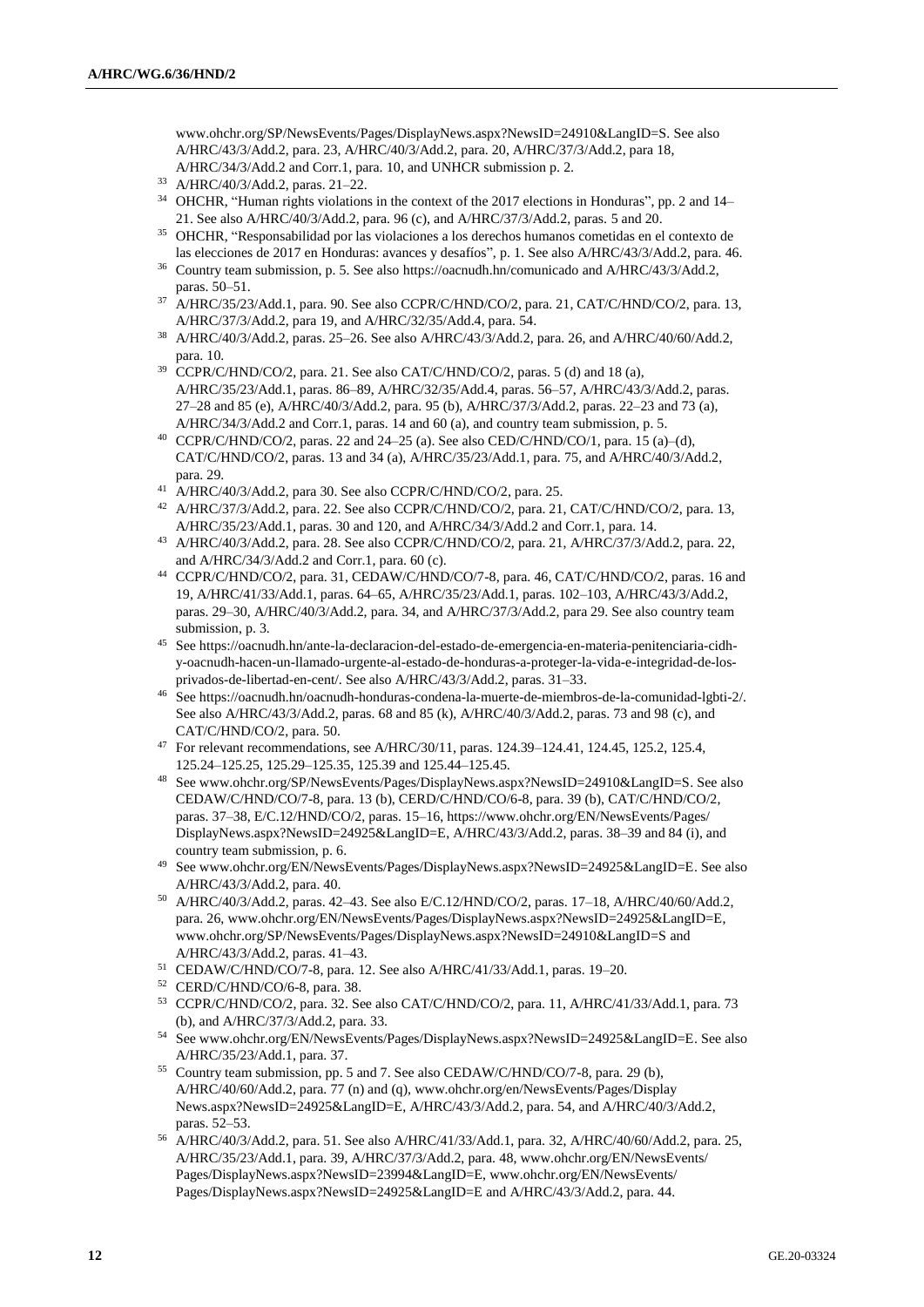- <sup>57</sup> A/HRC/40/60/Add.2, para. 42, A/HRC/41/33/Add.1, para. 75 (f), and [www.ohchr.org/EN/NewsEvents/Pages/DisplayNews.aspx?NewsID=23994&LangID=E.](http://www.ohchr.org/EN/NewsEvents/Pages/DisplayNews.aspx?NewsID=23994&LangID=E)
- <sup>58</sup> CCPR/C/HND/CO/2, paras. 8–9. See also CAT/C/HND/CO/2, paras. 35–36, and A/HRC/43/3/Add.2, para. 49.
- <sup>59</sup> For relevant recommendations, see A/HRC/30/11, paras. 124.42, 124.49–124.50, 124.56, 125.5, 125.27, 125.47–125.60 and 126.10.
- <sup>60</sup> A/HRC/43/3/Add.2, para. 4.
- <sup>61</sup> CERD/C/HND/CO/6-8, paras. 4 (a)–(b) and 24, CCPR/C/HND/CO/2, paras. 3 (g), 40 and 42–43, CED/C/HND/CO/1, paras. 5 (b) and 26, CEDAW/C/HND/CO/7-8, paras. 4 (b) and 28 (a)–(c), CAT/C/HND/CO/2, paras. 5 (e) and 43, CMW/C/HND/CO/1, para. 24, E/C.12/HND/CO/2, para. 9, A/HRC/41/33/Add.1, paras. 31–36, A/HRC/40/60/Add.2, paras. 8, 23–33, 37, 41–43, 45–55, 57 and 67, A/HRC/35/23/Add.1, paras. 9, 33, 48, 52 and 100–101, A/HRC/33/42/Add.2, paras. 19–20, [www.ohchr.org/EN/NewsEvents/Pages/DisplayNews.aspx?NewsID=24925&LangID=E,](http://www.ohchr.org/EN/NewsEvents/Pages/DisplayNews.aspx?NewsID=24925&LangID=E) [www.ohchr.org/SP/NewsEvents/Pages/DisplayNews.aspx?NewsID=24910&LangID=S,](http://www.ohchr.org/SP/NewsEvents/Pages/DisplayNews.aspx?NewsID=24910&LangID=S) www.ilo.org/dyn/normlex/en/f?p=NORMLEXPUB:13100:0::NO::P13100\_COMMENT\_ID:3962338. See also A/HRC/43/3/Add.2, paras. 53 and 61, A/HRC/40/3/Add.2, para. 57, A/HRC/37/3/Add.2, paras. 44–45, and country team submission, p. 6.
- <sup>62</sup> A/HRC/42/30, para. 46, A/HRC/39/41, paras. 44–45, A/HRC/36/31, para. 35, and A/HRC/30/29, para. 21. See also CCPR/C/HND/CO/2, para. 42, and CMW/C/HND/CO/1, para. 25 (b).
- <sup>63</sup> UNESCO submission, pp. 3 and 6. See also A/HRC/40/60/Add.2, para. 53, A/HRC/43/3/Add.2, para. 57, and country team submission, p. 5.
- <sup>64</sup> Country team submission, p. 7. See also CERD/C/HND/CO/6-8, para. 25 (c), CCPR/C/HND/CO/2, para. 41 (d), A/HRC/40/60/Add.2, paras. 8 and 60, A/HRC/35/23/Add.1, paras. 101 and 117 (a), and [www.ohchr.org/EN/NewsEvents/Pages/DisplayNews.aspx?NewsID=24925&LangID=E.](http://www.ohchr.org/EN/NewsEvents/Pages/DisplayNews.aspx?NewsID=24925&LangID=E)
- <sup>65</sup> A/HRC/40/3/Add.2, para. 59, and A/HRC/37/3/Add.2, para. 47. See also A/HRC/40/60/Add.2, para. 58, and CERD/C/HND/CO/6-8/Add.1, paras.18–27.
- <sup>66</sup> CCPR/C/HND/CO/2, para. 40.
- <sup>67</sup> A/HRC/40/60/Add.2, para. 20. See also UNESCO submission, p. 6, and [https://oacnudh.hn/alto-a-la](https://oacnudh.hn/alto-a-la-impunidad-y-los-crimenes-contra-periodistas-y-comunicadores-sociales/)[impunidad-y-los-crimenes-contra-periodistas-y-comunicadores-sociales/.](https://oacnudh.hn/alto-a-la-impunidad-y-los-crimenes-contra-periodistas-y-comunicadores-sociales/)
- <sup>68</sup> Country team submission, p. 4. See also A/HRC/40/60/Add.2, paras. 21 and 77 (e).
- $^{69}$  CERD/C/HND/CO/6-8, para. 35. See also CCPR/C/HND/CO/2, para. 10, and A/HRC/37/3/Add.2, para. 8.
- <sup>70</sup> For relevant recommendations, see A/HRC/30/11, paras. 124.38 and 125.22–125.23.
- <sup>71</sup> CCPR/C/HND/CO/2, paras. 3 (b) and 36–37, and CEDAW/C/HND/CO/7-8, paras. 5 (c) and 24. See also CMW/C/HND/CO/1, paras. 8 (a) and 56, CRC/C/HND/CO/4-5, para. 45, and www.ilo.org/dyn/normlex/en/f?p=1000:13100:0::NO:13100:P13100\_COMMENT\_ID:3959177.
- <sup>72</sup> Country team submission, p. 4.

country team submission, p. 8.

- <sup>73</sup> CEDAW/C/HND/CO/7-8, paras. 48 and 49 (b). See also CRC/C/HND/CO/4-5, para. 48.
- <sup>74</sup> A/HRC/41/33/Add.1, para. 74 (d). See also A/HRC/43/3/Add.2, para. 69.
- <sup>75</sup> For relevant recommendations, see A/HRC/30/11, paras. 125.26 and 125.68.
- <sup>76</sup> [See www.ohchr.org/EN/NewsEvents/Pages/DisplayNews.aspx?NewsID=24925&LangID=E.](https://www.ohchr.org/EN/NewsEvents/Pages/DisplayNews.aspx?NewsID=24925&LangID=E) See also E/C.12/HND/CO/2, paras. 29–30, A/HRC/40/3/Add.2, para. 16, and country team submission, p. 8.
- <sup>77</sup> Country team submission, p. 8. See also E/C.12/HND/CO/2, para. 28. <sup>78</sup> CEDAW/C/HND/CO/7-8, paras. 4 (a) and 34–35 (a)–(b). See also E/C.12/HND/CO/2, paras. 33–34,
- A/HRC/41/33/Add.1, paras. 37 and 76 (a), and [www.ohchr.org/EN/NewsEvents/Pages/DisplayNews.](http://www.ohchr.org/EN/NewsEvents/Pages/DisplayNews.%20aspx?NewsID=24925&LangID=E)  [aspx?NewsID=24925&LangID=E.](http://www.ohchr.org/EN/NewsEvents/Pages/DisplayNews.%20aspx?NewsID=24925&LangID=E)
- <sup>79</sup> A/HRC/40/3/Add.2, paras. 14 and 94 (c). See also A/HRC/37/3/Add.2, para. 72 (c), E/C.12/HND/CO/2, para. 32 (b), CEDAW/C/HND/CO/7-8, para. 35 (d), and www.ohchr.org/EN/NewsEvents/Pages/DisplayNews.aspx?NewsID=24925&LangID=E.
- <sup>80</sup> E/C.12/HND/CO/2, para. 32 (a). See also A/HRC/41/33/Add.1, paras. 41–42 and 76 (d).
- <sup>81</sup> A/HRC/40/3/Add.2, para. 16. See also [www.ohchr.org/en/NewsEvents/Pages/Display](http://www.ohchr.org/en/NewsEvents/Pages/Display%20News.aspx?NewsID=24925&LangID=E)  [News.aspx?NewsID=24925&LangID=E.](http://www.ohchr.org/en/NewsEvents/Pages/Display%20News.aspx?NewsID=24925&LangID=E)
- <sup>82</sup> CERD/C/HND/CO/6-8, para. 26. See also A/HRC/43/3/Add.2, para. 63, and country team submission, p. 13.
- <sup>83</sup> Se[e www.ohchr.org/en/NewsEvents/Pages/DisplayNews.aspx?NewsID=24925&LangID=E.](https://www.ohchr.org/en/NewsEvents/Pages/DisplayNews.aspx?NewsID=24925&LangID=E) See also A/HRC/40/3/Add.2, para. 17, A/HRC/37/3/Add.2, para. 15, and [www.ilo.org/dyn/normlex/en/f?p=](http://www.ilo.org/dyn/normlex/en/f?p=%20NORMLEXPUB:13100:0::NO::P13100_COMMENT_ID:3302657)  [NORMLEXPUB:13100:0::NO::P13100\\_COMMENT\\_ID:3302657.](http://www.ilo.org/dyn/normlex/en/f?p=%20NORMLEXPUB:13100:0::NO::P13100_COMMENT_ID:3302657)
- 84 For relevant recommendations, see A/HRC/30/11, paras. 125.63-125.64 and 125.68-125.71.
- <sup>85</sup> E/C.12/HND/CO/2, paras. 39–40. See also A/HRC/43/3/Add.2, paras. 10 and 12. <sup>86</sup> A/HRC/40/3/Add.2, paras. 9 and 94 (a). See also CERD/C/HND/CO/6-8, para. 9, CEDAW/C/HND/CO/7-8, paras. 41 and 50–51, CRPD/C/HND/CO/1, paras. 65–66, CRC/C/HND/4-5, paras. 15–16, A/HRC/41/33/Add.1, para. 79 (a), A/HRC/43/3/Add.2, paras. 14 and 85 (a)–(b), and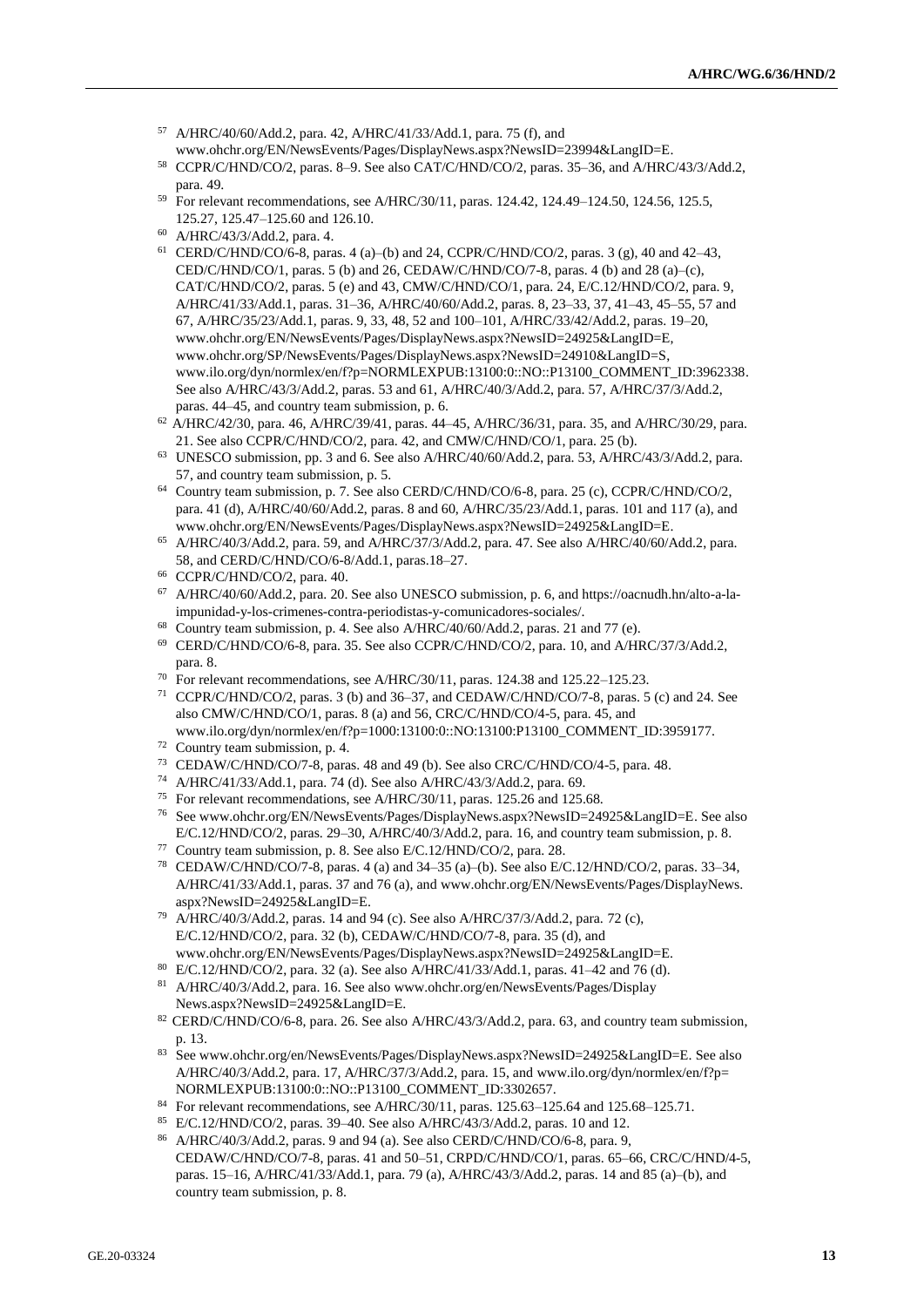- <sup>87</sup> A/HRC/37/3/Add.2, para. 10.
- <sup>88</sup> A/HRC/40/3/Add.2, paras. 14–15 and 94 (b).
- <sup>89</sup> E/C.12/HND/CO/2, para. 44. See also CRC/C/HND/CO/4-5, para. 69 (c).
- <sup>90</sup> E/C.12/HND/CO/2, para. 41.
- <sup>91</sup> For relevant recommendations, see A/HRC/30/11, paras. 125.65, 125.72 and 126.7.
- $92$  E/C.12/HND/CO/2, para. 51. See also CERD/C/HND/CO/6-8, para. 30, and A/HRC/41/33/Add.1, paras. 47 and 77 (a).
- <sup>93</sup> Country team submission, pp. 12–13. See also E/C.12/HND/CO/2, para. 52, CERD/C/HND/CO/6-8, para. 31, CRPD/C/HND/CO/1, para. 54; and A/HRC/33/42/Add.2, paras. 71–74.
- <sup>94</sup> A/HRC/41/33/Add.1, para. 50.
- <sup>95</sup> CEDAW/C/HND/CO/7-8, para. 37 (c). See also CCPR/C/HND/CO/2, para. 17, and CRC/C/HND/CO/4-5, para. 65 (a).
- <sup>96</sup> CEDAW/C/HND/CO/7-8, para. 36, CCPR/C/HND/CO/2, para. 16, E/C.12/HND/CO/2, para. 53, CRC/C/HND/CO/4-5, para. 64, and A/HRC/41/33/Add.1, para. 51. See also country team submission, p. 10, A/HRC/40/3/Add.2, para. 70, and A/HRC/37/3/Add.2, para. 57.
- <sup>97</sup> CCPR/C/HND/CO/2, para. 17. See also E/C.12/HND/CO/2, para. 54 (a)–(b), CAT/C/HND/CO/2, para. 48, CRC/C/HND/CO/4-5, para. 65 (d), A/HRC/41/33/Add.1, paras. 71 (d) and 77 (e), and country team submission, pp. 2 and 10.
- <sup>98</sup> CRPD/C/HND/CO/1, para. 43.
- <sup>99</sup> For relevant recommendations, see A/HRC/30/11, paras. 125.6, 125.18, 125.20, 125.61 and 125.73– 125.75.
- <sup>100</sup> Country team submission, pp. 10–11. See also CEDAW/C/HND/CO/7-8, para. 32, E/C.12/HND/CO/2, para. 56, CRC/C/HND/CO/4-5, paras. 70–71, A/HRC/33/42/Add.2, para. 69, A/HRC/43/3/Add.2, para. 66, and UNESCO submission, pp. 3 and 5.
- <sup>101</sup> CERD/C/HND/CO/6-8, para. 32.
- <sup>102</sup> CERD/C/HND/CO/6-8, para. 33 (b)–(d). See also CEDAW/C/HND/CO/7-8, para. 33 (a), A/HRC/33/42/Add.2, paras. 66 and 70, and UNESCO submission, pp. 5–6.
- <sup>103</sup> CRC/C/HND/CO/4-5, para. 65 (b). See also A/HRC/41/33/Add.1, para. 76 (j). <sup>104</sup> CEDAW/C/HND/CO/7-8, para. 32. See also UNESCO submission, p. 5, and A/HRC/41/33/Add.1,
- para. 76 (h). <sup>105</sup> E/C.12/HND/CO/2, paras. 55–56. See also CRC/C/HND/CO/4-5, paras. 37 (d)–38 (d); CRC/C/OPAC/HND/CO/1, paras. 19–20, and A/HRC/35/23/Add.1, para. 95.
- <sup>106</sup> CRPD/C/HND/CO/1, paras. 51–52. See also CEDAW/C/HND/CO/7-8, para. 32, and CRC/C/HND/CO/4-5, paras. 58–59 (a)–(d).
- <sup>107</sup> For relevant recommendations, see A/HRC/30/11, paras. 124.9, 124.14, 124.19, 124.24-124.28, 124.30–124.34, 124.46, 125.12–125.13, 125.37–125.38, 125.62 and 125.66–125.67.
- <sup>108</sup> CEDAW/C/HND/CO/7-8, para. 15 (a). See also CCPR/C/HND/CO/2, para. 11, and A/HRC/41/33/Add.1, para. 72 (b).
- <sup>109</sup> CERD/C/HND/CO/6-8, para. 36, CEDAW/C/HND/CO/7-8, para. 18, and E/C.12/HND/CO/2, para. 24 (b). See also A/HRC/41/33/Add.1, para. 62, and A/HRC/43/3/Add.2, para. 64.
- <sup>110</sup> CCPR/C/HND/CO/2, para. 14, CEDAW/C/HND/CO/7-8, para. 22, E/C.12/HND/CO/2, para. 25, CAT/C/HND/CO/2, para. 45, A/HRC/41/33/Add.1, paras. 53–55, and A/HRC/35/23/Add.1, para. 68. See also A/HRC/43/3/Add.2, para. 24.
- <sup>111</sup> CCPR/C/HND/CO/2, para. 15. See also CEDAW/C/HND/CO/7-8, para. 13, E/C.12/HND/CO/2, para. 26, CAT/C/HND/CO/2, para. 46, A/HRC/41/33/Add.1, para. 78, and country team submission, p. 11.
- <sup>112</sup> A/HRC/37/3/Add.2, para. 56. See also A/HRC/41/33/Add.1, para. 59.
- <sup>113</sup> A/HRC/40/3/Add.2, para. 71. See also CEDAW/C/HND/CO/7-8, para. 23 (f), A/HRC/41/33/Add.1, para. 58, and UNHCR submission, p. 3.
- <sup>114</sup> Country team submission, p. 2. See also A/HRC/43/3/Add.2, para. 7.
- <sup>115</sup> Country team submission, p. 10. See also A/HRC/40/3/Add.2, para. 69.
- <sup>116</sup> CAT/C/HND/CO/2, para. 4 (f). See also A/HRC/41/33/Add.1, para. 13, and country team submission, p. 1.
- <sup>117</sup> A/HRC/41/33/Add.1, para. 72 (d).
- <sup>118</sup> Country team submission, p. 11. See also A/HRC/41/33/Add.1, para. 29, and CEDAW/C/HND/CO/7- 8, para. 26.
- <sup>119</sup> A/HRC/41/33/Add.1, para. 75 (b), CCPR/C/HND/CO/2, para. 13, A/HRC/37/3/Add.2, paras. 8 and 68, and CEDAW/C/HND/CO/7-8, para. 27 (a). See also country team submission, p. 11.
- <sup>120</sup> For relevant recommendations, see A/HRC/30/11, paras. 124.17, 124.36-124.37, 124.58, 125.15-125.18, 125.21, 125.62 and 125.66–125.67.
- <sup>121</sup> CRC/C/HND/CO/4-5, para. 33. See also CEDAW/C/HND/CO/7-8, para. 30.
- <sup>122</sup> Country team submission, pp. 1 and 12. See also CRC/C/HND/4-5, para. 12, and CRC/C/OPAC/HND/CO/1, para. 8.
- <sup>123</sup> CRC/C/HND/CO/4-5, para. 77 (a).